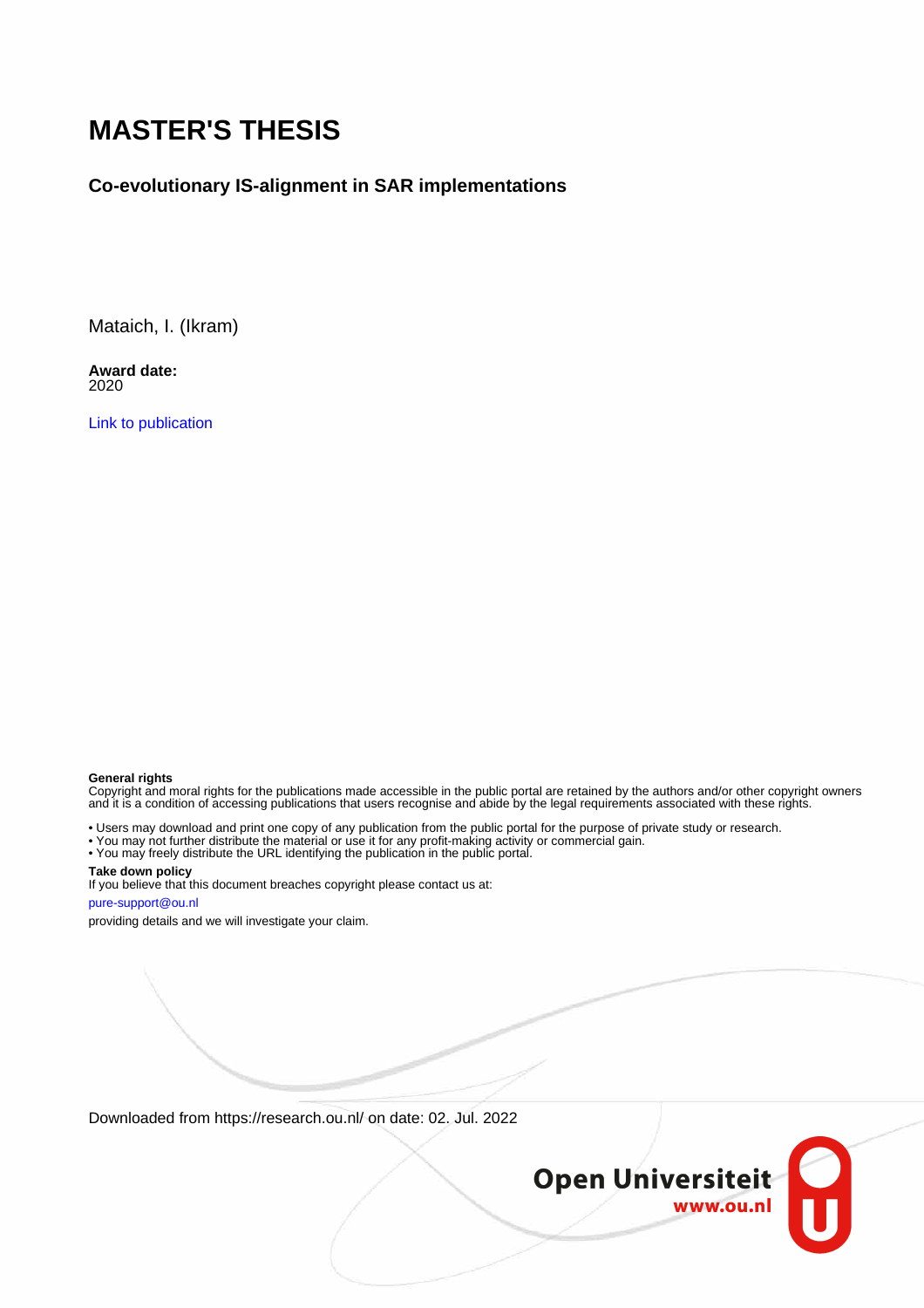# Co-evolutionary IS-alignment in SAR implementations

| Degree program:        | The Open University of the Netherlands, Faculty of Management, Science &<br>Technology<br>Business Process Management & IT master's programme |
|------------------------|-----------------------------------------------------------------------------------------------------------------------------------------------|
| Course:                | Business Process Management and IT Graduation Assignment (IM9806)                                                                             |
| Student:               | Ikram Mataich                                                                                                                                 |
| Identification number: |                                                                                                                                               |
| Date:                  | February 02, 2020                                                                                                                             |
| Thesis supervisor      | Pien Walraven                                                                                                                                 |
| Second reader          | Rogier van de Wetering                                                                                                                        |
| Third assessor         | Not applicable                                                                                                                                |
| Version number:        | 1.0                                                                                                                                           |
| Status:                | Final                                                                                                                                         |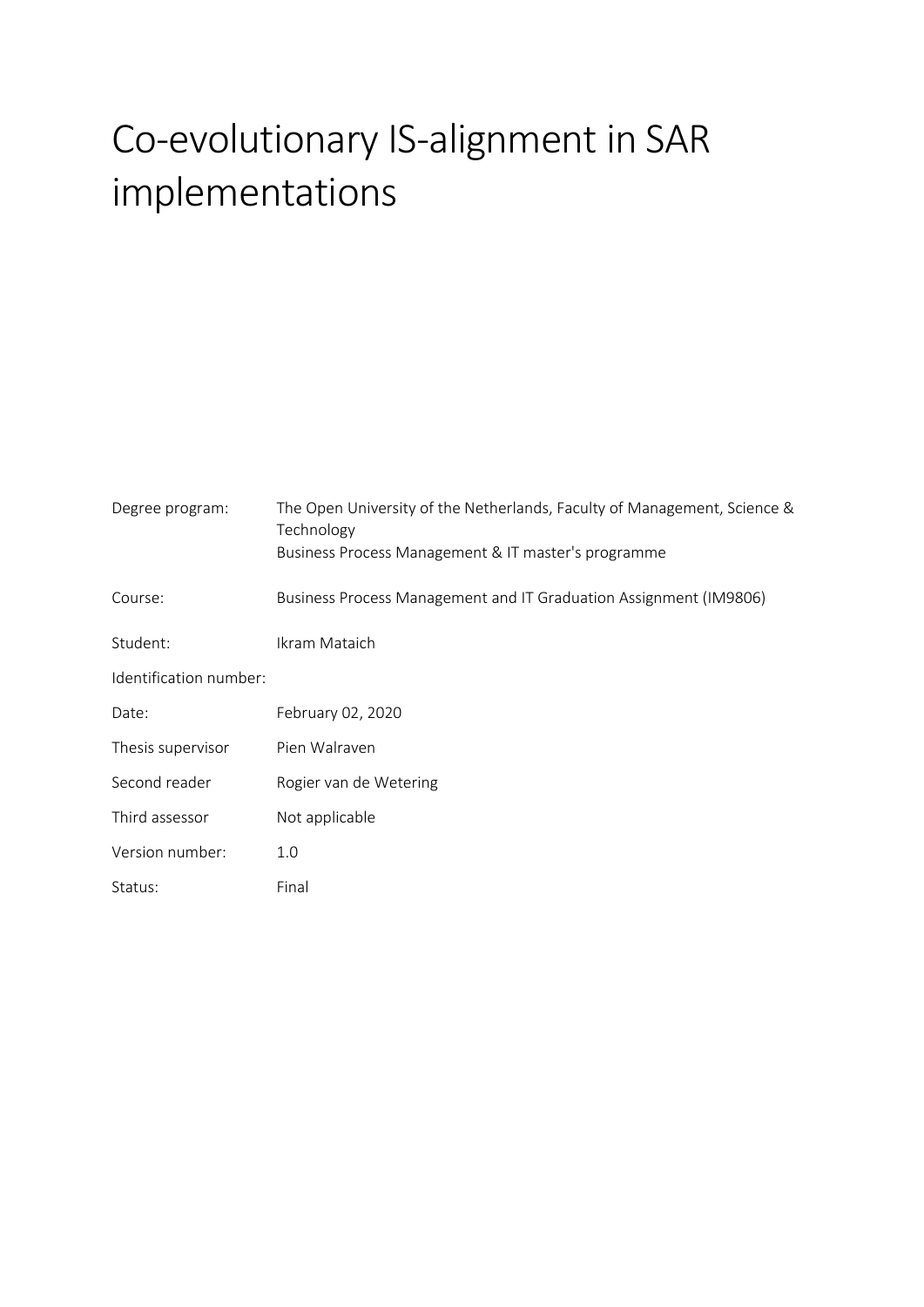#### Abstract

This study was focused on the following question: how does co-evolutionary IS-alignment manifest in SAR implementation? This study builds further upon the scientific relevance to better understand the co-evolutionary IS- alignment in complex organizations. The specific complexity lies here in Spend Analytics and Reporting (SAR) implementations, where IT, the business and other stakeholders need to cooperate during different alignment processes. Previous SAR studies mainly focussed on the success factors of implementations and tended to neglect the complex context (Tabak, 2016; Villamarín & Diaz Pinzon, 2017). COISA (Walraven, van de Wetering, Versendaal, & Caniëls, 2019) is in this study therefore used as a conceptual and holistic model to research this gap. This because in contrast to other models COISA specifically focusses on both the operation and strategic context of multi-content and multistakeholder implementations. By assessing the two-way interactions within and between five alignments processes namely, strategy formulation, strategy implementation, enterprise architecture management, IT implementation and IT usage, followed by analyzing it in a three-step approach we aimed to better understand the co-evolutionary interactions between the stakeholders. Our results indicate that COISA is manifesting differently in SAR implementation compared to EMR implementations mainly because of the different RACI roles and expertise of the stakeholders during the alignment processes. Next to that our study addresses the contextual complexity during those implementations providing organizations a basic understanding and opportunity for better decision making during SAR or BI&A implementations.

#### Key terms

COISA, SAR implementation, Co-evolution, IS-alignment.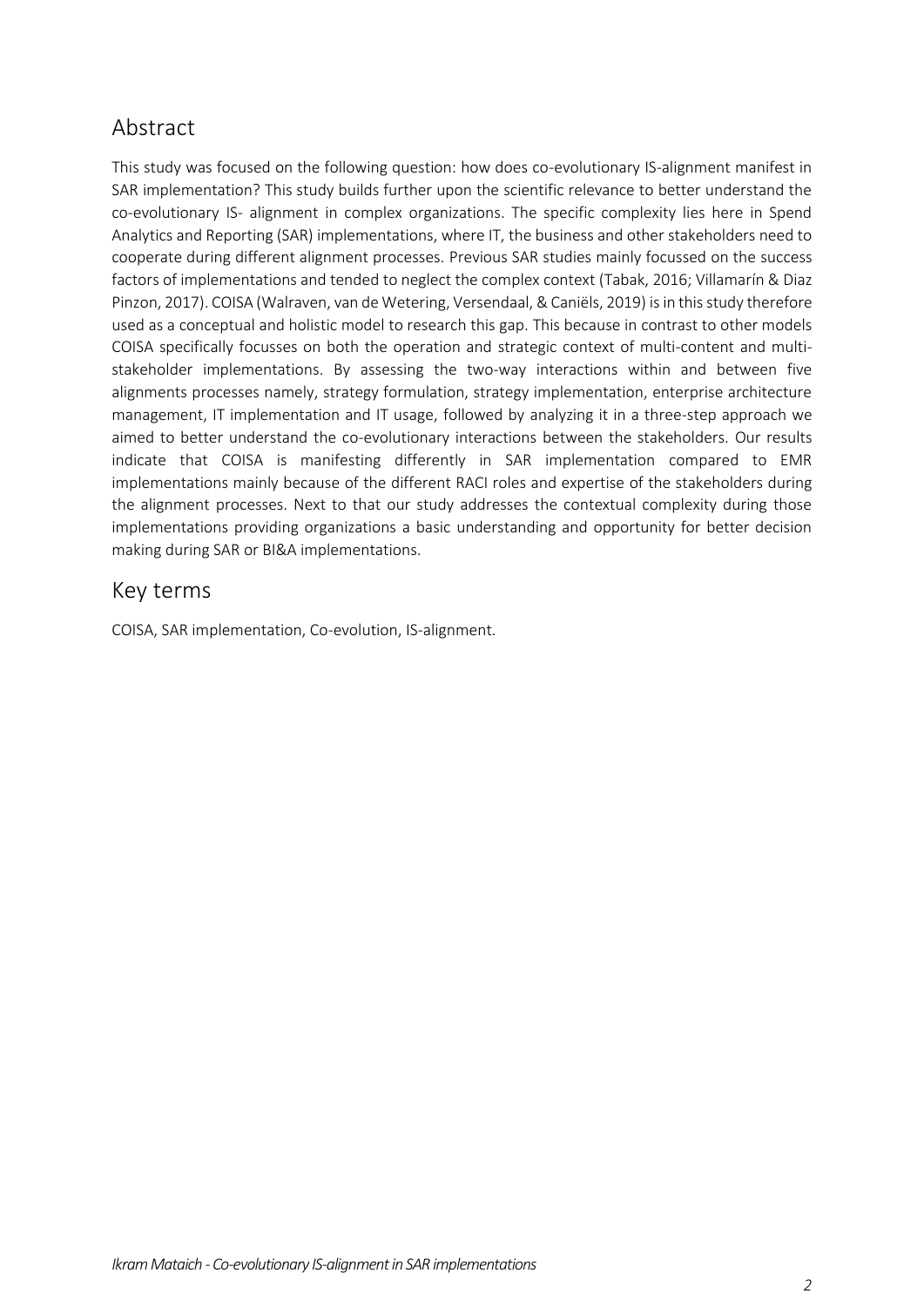#### Summary

In this fast-changing world, companies are now more than ever required to change in a faster and more frequent way. This external change also reflects itself internally where companies are not always ready for this disturbance. It forces the business and IT to work closer together in search of Business-IT alignment (BITA), applying IT in an appropriate and timely way, in harmony with business strategies, goals, and needs. The by the years developed BITA models are currently being questioned by their applicability in the complex organizational landscape of today. How does this co-evolutionary alignment process manifest? In this research, we specifically focus on Spend Analytics and Reporting (SAR) implementation. A rather complex implementation given the fact that multiple mutually not cooperating stakeholder groups need to work together. The research question we, therefore, answer during this research is as follows:

#### *How does co-evolutionary IS-alignment manifest during SAR implementations?*

Based on the COISA model a further in-depth understanding is given about the stakeholder interaction during five different alignment processes within SAR implementations. The output of our single, semistructured case study has been analyzed via a three-step coding approach. With this research, we partly aimed to understand the differences in the manifestation of SAR implementations compared to EMR implementations. Our results show that COISA is manifesting differently in SAR implementations since in every alignment process we found, depending on the different responsibility, accountability, consult or inform (RACI) roles a different manifestation. The most co-evolution was found in the enterprise architecture management and IT implementation process since many stakeholders during these processes fulfilled roles that required a two-way interaction for a series of decisions. Our results also highlighted the contextual complexity during these implementations since we also aimed to contribute to the scientific literature in the field of SAR implementations. Previous research was mainly focussed on the success factors of such implementations and tend to neglect the specific environment. However, our results addressed this environment and the complexity that comes with the continuous changing stakeholders, the cross-domain purpose of the tool and evolving (i.e. holding or size) dynamics to meet a company's objective. This research, therefore, provides organizations a solid basis for better decision making and potential improvement during SAR implementations.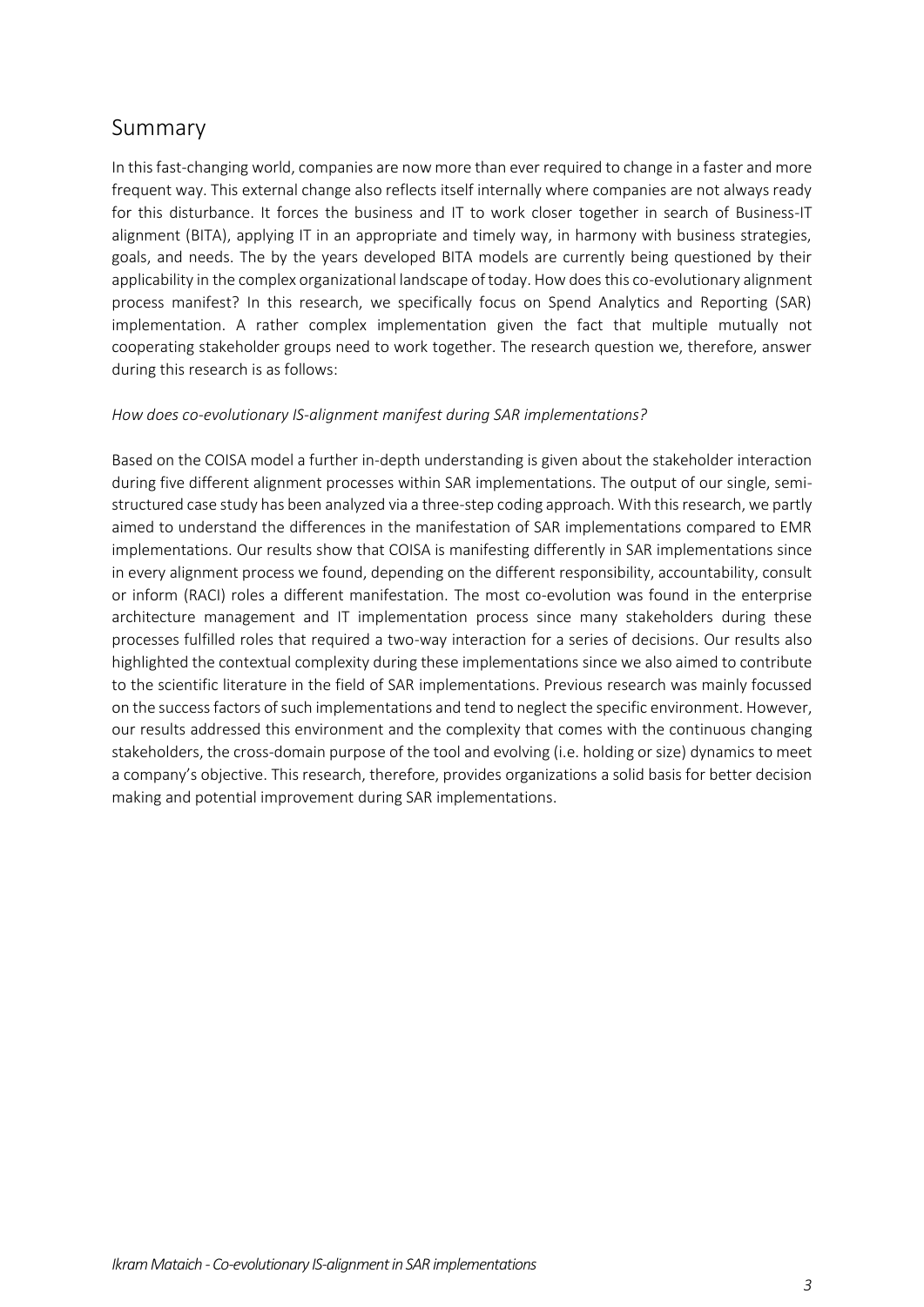#### Contents

| 1.         | Introduction                                           | 5              |  |
|------------|--------------------------------------------------------|----------------|--|
| 1.1.       | Exploration of the topic                               | 6              |  |
| 1.2.       | Research objective, motivation, and questions          | $\overline{7}$ |  |
| 2.         | Theoretical framework                                  | 8              |  |
| 2.1.       | Research approach                                      | 8              |  |
| 2.2.       | Implementation                                         | 9              |  |
| 2.3.       | Results and conclusions                                | 10             |  |
| 2.4.       | The objective of the follow-up research                | 13             |  |
| 3.         | Methodology                                            | 14             |  |
| 3.1.       | Research model                                         | 14             |  |
| 3.2.       | Technical design                                       | 14             |  |
| 3.3.       | Data analysis                                          | 15             |  |
| 3.4.       | Validity, reliability and ethical aspects              | 15             |  |
| 4.         | Findings                                               | 16             |  |
| 4.1        | Co-evolution within strategy formulation               | 16             |  |
| 4.2        | Co-evolution within strategy implementation            | 17             |  |
| 4.3        | Co-evolution within enterprise architecture management | 17             |  |
| 4.4        | Co-evolution within IT implementation                  | 17             |  |
| 4.5        | Co-evolution within IT usage                           | 18             |  |
| 4.6        | Co-evolution between alignment processes               | 19             |  |
| 5.         | Discussion, conclusion, and limitation                 | 21             |  |
| References |                                                        | 23             |  |
| Appendix   |                                                        | 25             |  |
|            | Appendix I: Interview Guide Questions                  |                |  |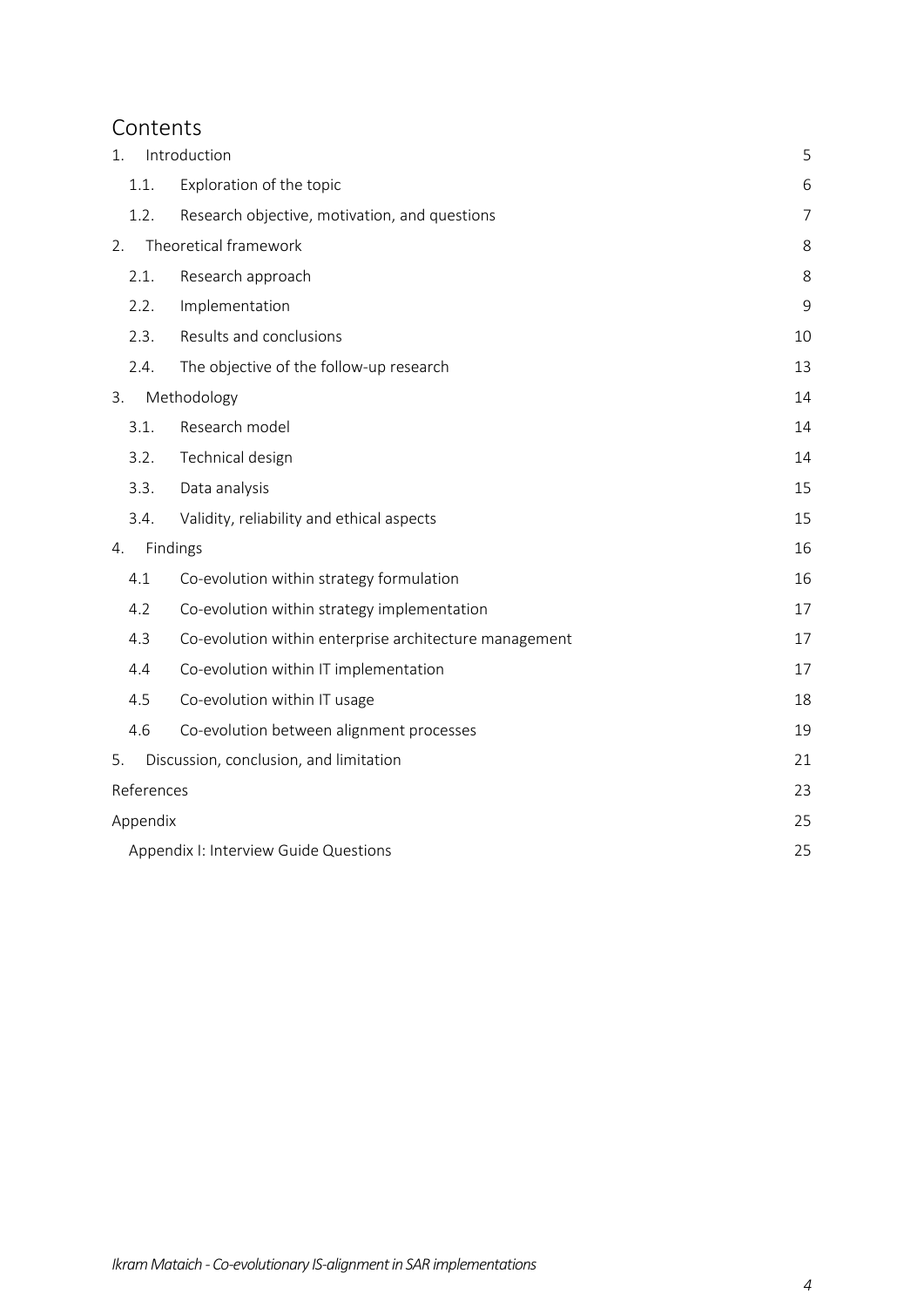#### <span id="page-5-0"></span>1. Introduction

A well-known phenomenon in many organizations for decades and even longer in biology is the impact of change on each other. Take for example the cheetah who has started to run faster to catch the fast gazelle and the gazelle who has started to run faster to avoid the cheetah. Both species are demonstrably faster than their fossil ancestors. They cannot be faster than they are now but apparently, they have reached a balance where both species can survive. This series of mutual pressure makes them evolve together and as one evolves it forces the other one to evolve. This extraordinary biological evolution triggered us to delve into the scientific organizational alignment evolution articles. Do we see the same pattern and how does this evolution process evolve when it comes to stakeholder alignment? Which interactions take place during which processes to reach a balance?

Isern and Pung (2007) researched the drivers behind the fundamental change in large firms. They concluded that at some point every large firm will decide to drastically change the course of the ship. This prompted by a variety of factors such as gathering market threat or profitability. Research in 2016 (Luia, Ngaib, & Loa) described this change as a natural effect on the disruptive developments of the external market. These external factors also reflect themselves internally, where firms are not always ready for this fast change. According to Kimble & Bourdon (2013), this is mainly because multiple naturally, different domains need to co-operate together, resulting in new interactions. In this digital age, firms are required to change in an even faster and more frequent timeframe. Scholars have investigated that a firm's ability to confront information technology (IT) change is a primary determinant factor for survival (Clayton M, Suarez F, & Utterback M, 1998). This IT change plays a role in creating and maintaining a firm's competitive advantage (Christensen, Suárez, & Utterback, 1998). Firms are for this reason forced to integrate more technology to survive. This disruptive change also compels firms to develop and integrate IT strategies(Christensen et al., 1998). The study of Kimble and Bourdon (2013) shows that new features of business intelligence and analytics (BI&A) like big data and data analytics are one of the most promising disruptive technologies of this moment. Well-known companies as Amazon, Dell and eBay have shown that the way IT is used to provide more data-driven insight can be extremely powerful. However Luftman & Brier (1999) showed that applying IT in an appropriate and timely way, in harmony with business strategies, goals, and needs, Business-IT alignment (BITA), has been a major challenge for decades within firms.

Reviewing the alignment literature and frameworks it highlights that for decades researchers have argued the importance of business-IT alignment, resulting in several BITA models (Luftman & Brier, 1999). The different models focus on different components and perspectives. According to El-Mekawy, Rusu, and Perjons (2015), this makes it difficult to select a fitting model for a specific industry or organization. Next to that the complexity of organizations is increasing, challenging the traditional BITA models (Zhang, Chen, Lyytinen, & Li, 2019). According to Merali and Onix, the complexity theory and related complex adaptive systems (CAS) principles better address today's environment complexity and the organizational challenges since they often provided potential solutions (Merali, Papadopoulos, & Nadkarni, 2012; Onik, Fielt, & Gable, 2017).

It becomes clear that BITA is shifting away from a sustainable and traditional model (Zhang et al., 2019). Partly because most BITA models do not focus on all stakeholder groups in both the strategic and operational settings. Because of this the complexity- and CAS principles were more often used by scholars as a basis for better suiting BITA theories (Merali et al., 2012; Onik et al., 2017). This evolved into the CAS-based concept of co-evolutionary IS/IT- alignment so Walraven et al. (2018) also emphasize in their research. Co-evolutionary information systems alignment (COISA) focuses on the operational and strategic contexts of alignment between multiple stakeholder groups. '*'COISA takes a complex adaptive systems perspective on organizations, viewing alignment as an emergent*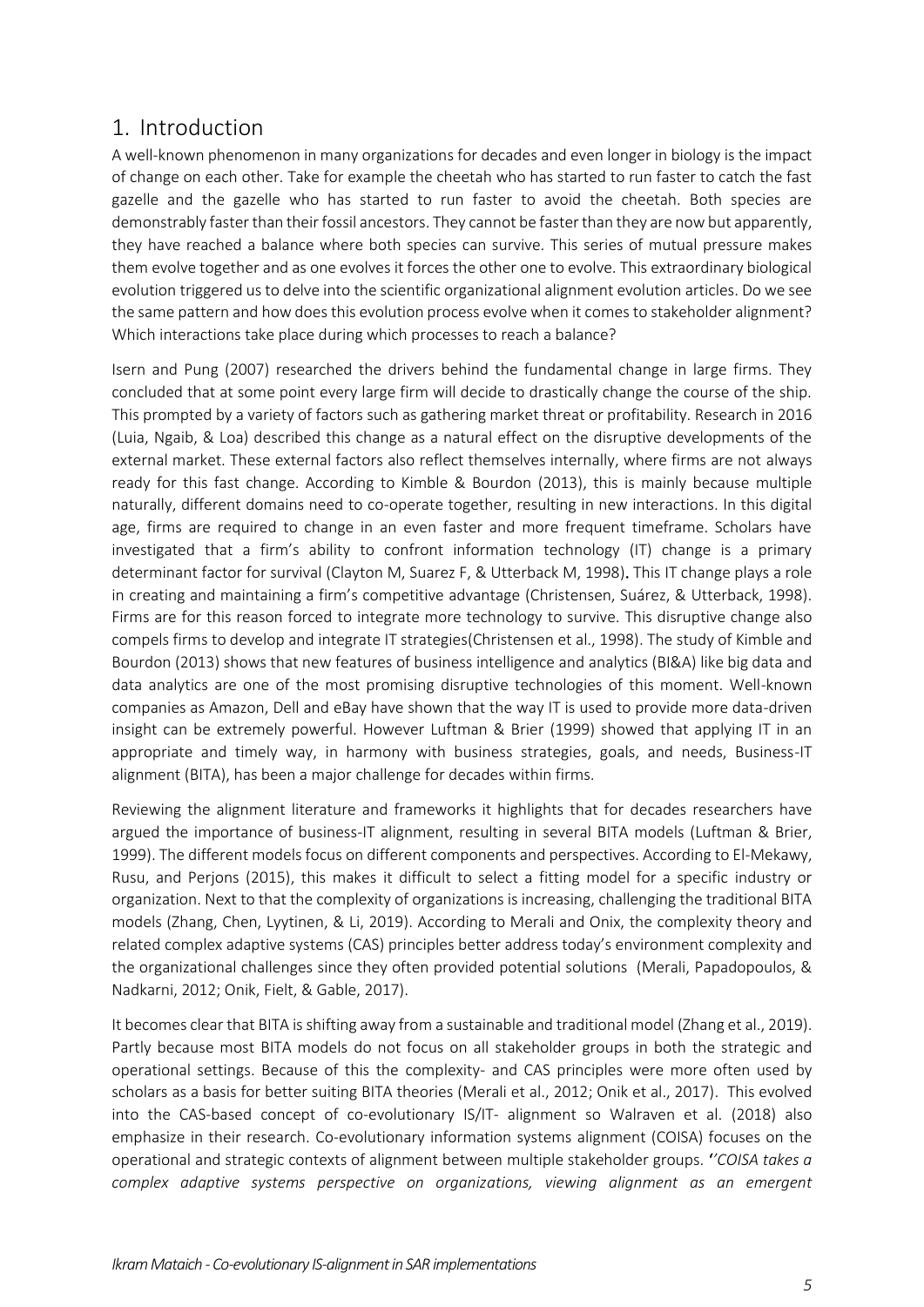*phenomenon of continuous interactions between individual actors within and between operational and strategic alignment processes"* Walraven et al. (2018, p. 2)*.* It acknowledges not only the different operational and strategic alignment perspectives but also defines alignment as a continuous two-way interaction between multiple internal and external stakeholders, this is according to Hickman (2016) important in this rapidly changing and complex environment.

## <span id="page-6-0"></span>1.1. Exploration of the topic

These different perspectives make the COISA model, in contrast to the models mentioned above, a more potent model in today's complex organizations. COISA highlights the two-way interactions between and within different alignment processes and stakeholders, which can be defined as a series of co-evolutionary moves that makes IS alignment over time (Walraven et al., 2018). Initiated by among others Benbya & Mckelvey (2006) and further elaborated by Walraven et al. (2018; Walraven et al., 2019). COISA has as far as our knowledge goes only been applied in empirical studies and healthcare. Walraven et al. (2018) focused their COISA study on successful Electronic Medical Records (EMR) implementations in delimited three Dutch-based hospitals (Walraven et al., 2019, p. 13). This specialism comes with several limitations who will be further addressed in this study. Walraven et al. (2019) only focussed on operational and strategic co-evolution in EMR implementations. COISA may be manifesting differently while implementing rising, disruptive data technologies as Spend Analytics and Reporting (SAR). SAR can be defined as a solution that provides organizations a wide view of spending, including cleansing, enrichment, and analytics for identifying cost-saving opportunities (Tabak, 2016). According to Pandit & Marmanis (2008, p. 15), SAR provides holistic detailed visibility into spending patterns, creating a foundation from which opportunities can be identified and actions can be taken. However, there is a relatively low success rate when it comes to the implementation of SAR (Tabak, 2016). Commodity classification, specific data enrichment and visibility within the organization are among the specific challenges for a successful SAR implementation (Tabak, 2016). Although SAR is becoming an important topic in practice, academic research is still limited (Westerski, Kanagasabai, Wong, & Chang, 2015). This also applies to the literature related to SAR implementations, however closest related to SAR is, business intelligence and analytics (BI&A), as SAR can be seen as a business intelligence application (Kamruddin, 2005; Singh, Kalagnanam, Verma, Shah, & Chalasani, 2005).

Pandit and Marmanis (2008) argue the challenges that may occur during the implementation of SAR, are those where other departments besides Procurement need to work together. This often results in complex multi-stakeholder and multi-context issues related to business processes, data ownership, and quality. Tabak (2016) researched the success factors behind SAR which he distinguishes between the organizational factors (management support, user participation, trust, clear vision/objective, change management) and technical factors (data quality, technical capabilities, scalability/flexibility). However, no specific attention nor academic research thus far is conducted on the co-evolution process during SAR implementations.

Previous alignment research has mainly been focussed on exploring the various factors and mechanisms of co-evolution driven by environmental dynamics and organizational complexity (Zhang et al., 2019). The COISA model by Walraven et al (2019) distinguishes itself by acknowledging the existence of different alignment perceptions inside an organization. Resulting in sometimes aligned but contradictory scenarios on different levels (Walraven et al., 2018). This in contrast to for example El Sawy (2013) who displays a configurational model to explain the complexity within organizations from only one strategic perspective divided over four themes. Or the three-level co-evolutionary model by Benbya & McKelvey (2006) that focuses on the strategic, operational and individual level (Kautz, 2012). Therefore, a gap exists in the current literature in the field of SAR implementation and co-evolution. A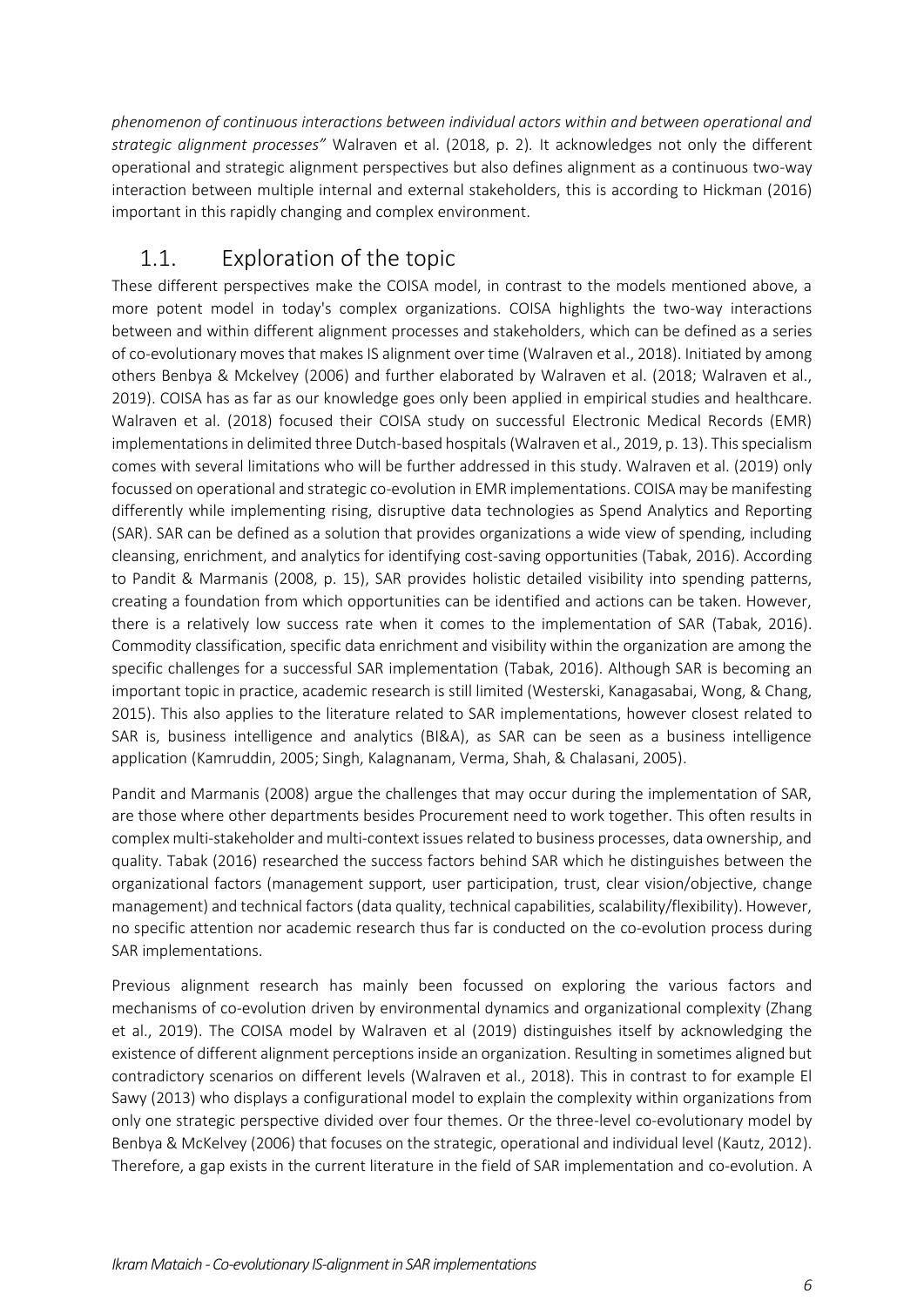clear need for further research into these manifestations is visible due to the recent rise of COISA and required in-depth research to validate and compare the COISA finding of Walraven et al. (2019) in SAR implementations.

# <span id="page-7-0"></span>1.2. Research objective, motivation, and questions

The objective of this study is to create a further in-depth understanding of COISA and the different dynamics that consists in SAR implementations. The demonstrated lack of co-evolution insight during SAR implementations provides an opportunity for recommended future research. Next, to that, we aim to build on and decrease by Walraven et al. (2019) identified gap and manifestation differences in other than EMR implementations and in terms of COISA. Our research question is therefore as follows:

#### *How does co-evolutionary IS-alignment manifest in SAR implementation?*

This research aims to validate, compare and understand how Co-evolutionary Information Systems alignment manifests and differs in SAR implementation. In this way, we aim to contribute to the scientific literature in the field of SAR implementation and co-evolution during alignment processes. Next, to that, we aim to provide an empirical basis understanding for COISA operationalization in the context of SAR implementation. The output and insight of the research may potentially improve the decision making in companies during SAR implementations. This research will be carried out in a systemic way starting with a theoretical framework and research methodology. Hereafter the results and discussion will follow.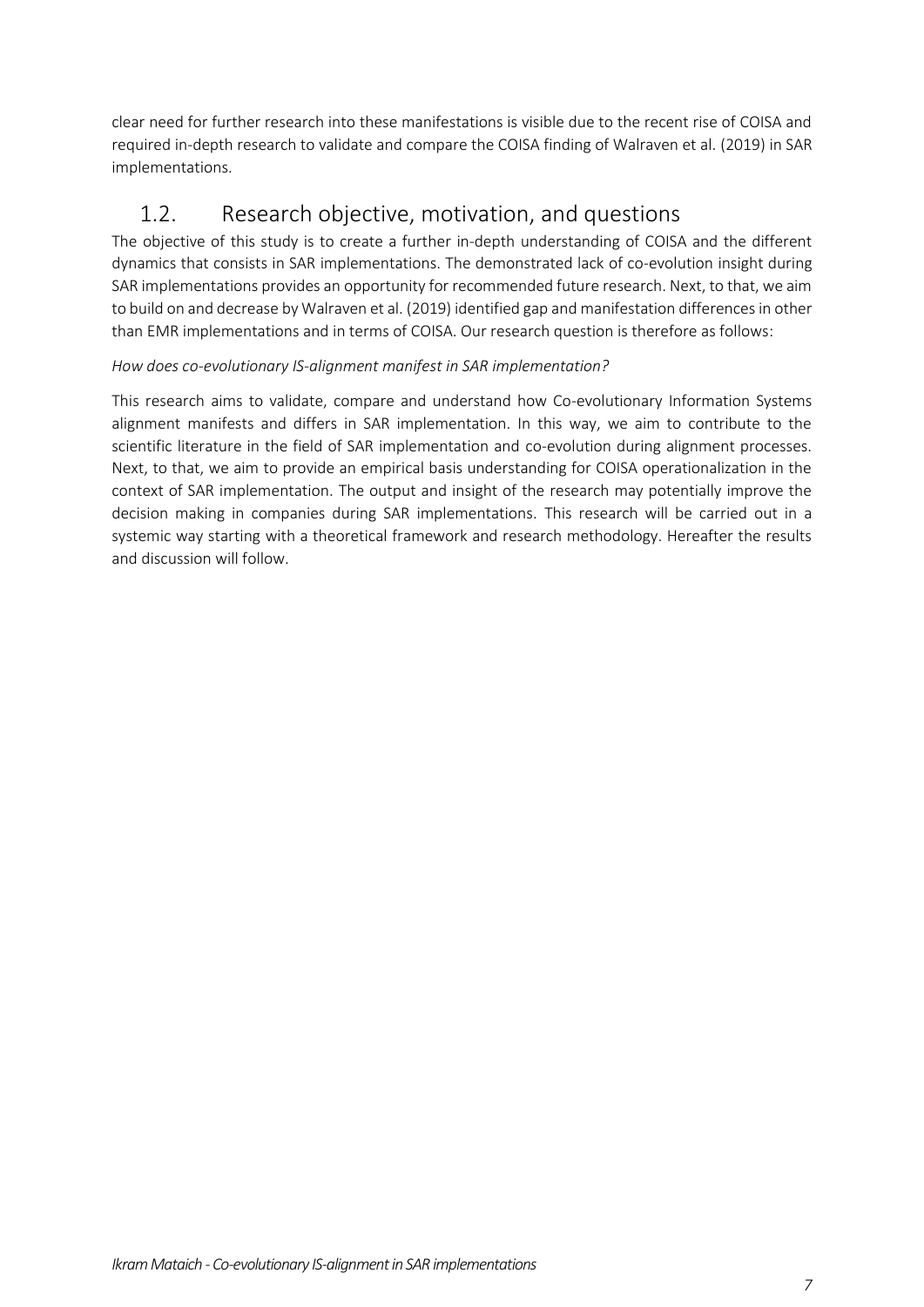# <span id="page-8-1"></span><span id="page-8-0"></span>2. Theoretical framework

#### 2.1. Research approach

To answer the research question we firstly focused on the most suiting research approach. Since we do not test hypotheses but narrow our focus on the research question this research is according to Saunders (2009) considered inductive. In this, we aim to better understand reality based on the observations in practice and develop explanation theories for patterns in the data. However, according to Denzin and Lincoln, an inductive approach comes with the limitation that it does not directly produce generalized theories and conclusions (2008).

For the theoretical foundation of our research, we evaluated several conceptual models as also mentioned in the introduction. Not all models suit our aim and the holistic perspective we are focussing on in this study. The biggest shortcoming we encountered in these other studies is that the co-evolution was focused on a specific context of alignment i.e. operational or with a limited stakeholder view (Hickman, 2016). This does not completely fit the complex multi-stakeholder and multi-context setting in which SAR implementations operate (Pandit & Marmanis, 2008). COISA outlines this complexity better as is also addressed in the identified articles:

Walraven, van de Wetering, Helms, Versendaal, and Caniëls (2018)

Walraven, van de Wetering, Versendaal, and Caniëls (2019)

These articles ultimately formed the starting point for our further search. We used the backward snowballing method first to fully understand the COISA model as conceptualization in this current study (Thornhill et al., 2009). We started with the article by Walraven et al. (2018) and went through the titles of the reference list to include or exclude papers from entering the snowballing procedure. We selected papers based on their link to co-evolution in the context of information systems and the scientific correlation to each other meaning, the articles complement each other scientifically in some way or at least do not contradict each other. We ended up with the following papers based on the abstract and secondly on the full reference:

Luftman, J., Papp, R. & Brier, T. (1999).

Benbya, H., & McKelvey, B. (2006).

Amarilli, F., Van Vliet, M., & Van den Hooff, B. (2017).

The papers focused on the enablers and mechanisms but none of them specifically on complex coevolution in alignment processes. Based on the direct link to co-evolutionary IS alignment we decided to not include any other papers because they were often only partly linked to the gap we are investigating. For the forward snowboarding, we only came across Walraven et al. article of 2019 to include. This because of the relationship to Walraven et al. (2018) earlier work, it is the only paper that adds direct further research to co-evolutionary IS alignment.

During the search, we mainly used Google Scholar because our keywords were specific authors and titles whom we could find here the fastest. The low outcomes of the snowballing method forced us towards the building block method (Thornhill et al., 2009). Within this method, the elements of the research question figured as keywords during the search. This resulted in the building blocks shown in table 2.1:

RQ: *How does co-evolutionary IS-alignment manifest in SAR implementation?*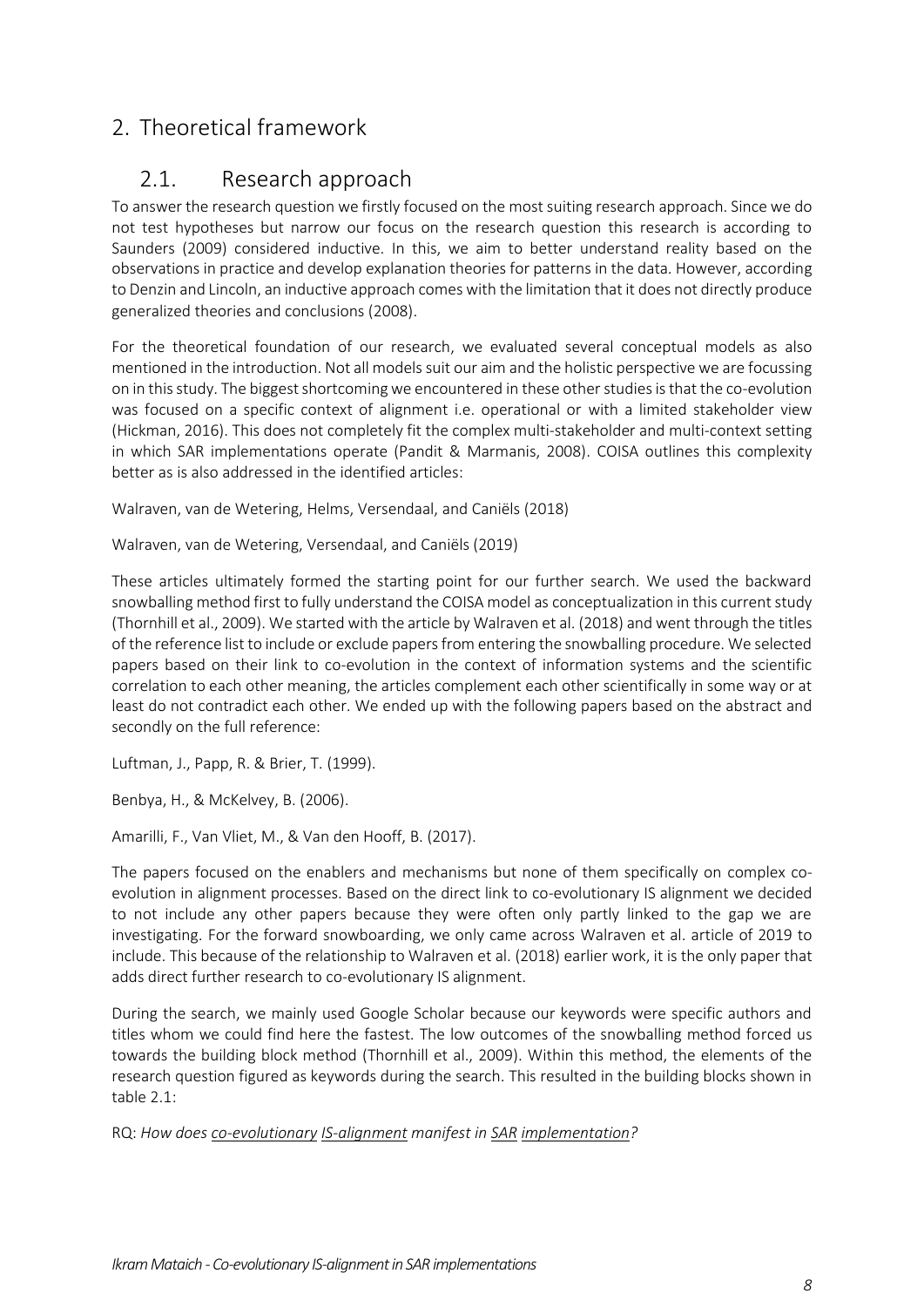*Table 2.1 Building blocks*

| Co-evolutionary              | AND <sub>R</sub> | IS-alignment                | AND P     | SAR implementation                             |
|------------------------------|------------------|-----------------------------|-----------|------------------------------------------------|
| #Organizational<br>evolution |                  | #IT-alignment               |           | #Spend Analyses                                |
| #Complex adaptive<br>systems | OR               | #Multiple stakeholders      | <b>OR</b> | #Business Intelligence and<br>Analytics (BI&A) |
| #Continuous change           |                  | #Stakeholder<br>interaction |           | #Spend Tool                                    |

We used the bibiliotheek.ou.nl search base for complex queries and the Google Scholar search base for simpler queries. We selected the articles for our theoretical cadres based on several criteria. First of all the paper had to be relevant by fitting the scope of our research and linked to one of the keywords. For the screening we, therefore, used some practical criteria:

The abstract explicitly mentions one of the keywords as a focus topic, assuming that the abstract highlights the focus of an article

The abstract mentions the co-evolution

The abstract mentions an information technology implementation setting

Secondly, we only selected the articles published in the last two decades to follow the evolution and keep it up to date. We also checked if the article was cited at least 50 times, assuming that the number of cites tells something about the reliability since it is explicitly referred to in other articles (Thornhill et al., 2009). We also checked if the author published more articles about this scientific field considering there is knowledge of the matter (Thornhill et al., 2009).

#### <span id="page-9-0"></span>2.2. Implementation

This approach resulted in several articles per keyword. In our first search, we found about 25 on the first sight relevant articles, however, going deeper we eliminated the ones that were just partly in the scope of research. We ended up with 18 relevant articles that we wanted to include in our research and analyzed. Please find below table 2.2 with an overview of the included articles per keyword.

| Co-evolutionary                | <b>IS-alignment</b>               | <b>SAR</b> implementation        |
|--------------------------------|-----------------------------------|----------------------------------|
| Isern, J., & Pung, C. (2007).  | El-Mekawy, M., Rusu, L., &        | Westerski, A., Kanagasabai, R.,  |
| Driving radical change.        | Perjons, E. (2015). An evaluation | Wong, J., & Chang, H. (2015).    |
| McKinsey Quarterly.            | framework for comparing           | Prediction of enterprise         |
|                                | business-IT alignment models: A   | purchases using markov models    |
|                                | tool for supporting collaborative | in procurement analytics         |
|                                | learning in organizations.        | applications.                    |
| Zhang, M., Chen, H., Lyytinen, | Coltman, T., Tallon, P., Sharma,  | Vosloo, P., & Naidoo, R. (2019). |
| K., & Li, X. (2019). A Co-     | R., & Queiroz, M. (2015).         | Contextual critical success      |
| evolutionary Perspective on    | Strategic IT alignment: twenty-   | factors for the implementation   |
| Business and IT Alignment.     | five years on.                    | of business intelligence &       |
|                                |                                   | analytics: A qualitative case    |
|                                |                                   | study.                           |

*Table 2.2 Scientific result per keyword*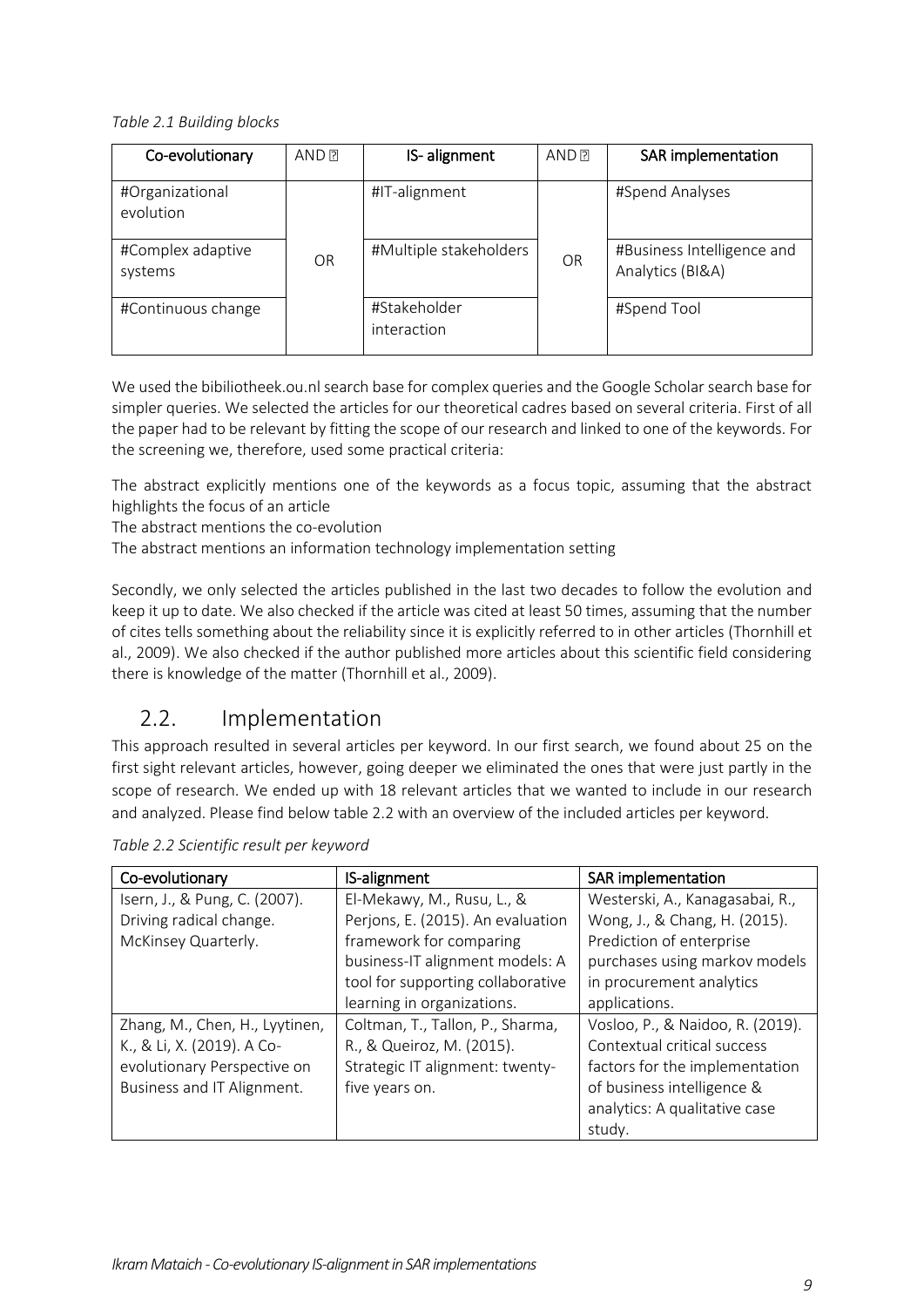| Walraven, P., van de<br>Wetering, R., Versendaal, J., &<br>Caniëls, M. (2019). Using a co-<br>evolutionary IS-alignment<br>approach to understand EMR<br>implementations. | Luftman, J., & Brier, T. (1999).<br>Achieving and sustaining<br>business-IT alignment.                                                                                    | Singh, M., Kalagnanam, J. R.,<br>Verma, S., Shah, A. J., &<br>Chalasani, S. K. (2005).<br>Automated cleansing for spend<br>analytics. Paper presented at<br>the Proceedings of the 14th<br><b>ACM</b> international |
|---------------------------------------------------------------------------------------------------------------------------------------------------------------------------|---------------------------------------------------------------------------------------------------------------------------------------------------------------------------|---------------------------------------------------------------------------------------------------------------------------------------------------------------------------------------------------------------------|
| Benbya, H., & McKelvey, B.<br>(2006). Toward a complexity<br>theory of information systems                                                                                | Ryan, T. K. (2010). Business-IT<br>alignment maturity: The<br>correlation of performance                                                                                  | Tabak, R. (2016). Critical<br>success factors for spend<br>analytics.                                                                                                                                               |
| development. Information<br>Technology & People, 19(1),<br>12-34.                                                                                                         | indicators and alignment<br>maturity within the commercial<br>airline industry.                                                                                           | Pandit, K., & Marmanis, H.<br>(2008). Spend analysis: The<br>window into strategic sourcing.                                                                                                                        |
|                                                                                                                                                                           |                                                                                                                                                                           | Kamruddin, F. (2005). Spend<br>analysis and strategic sourcing:<br>A critical component of merger<br>& acquisition synergies.<br>Procurement Insight, 4(3), p1-3                                                    |
|                                                                                                                                                                           | Walraven, P., van de Wetering,<br>R., Helms, R., Versendaal, J., &<br>Caniëls, M. (2018). Co-<br>evolutionary IS-Alignment: A<br>Complex Adaptive Systems<br>Perspective. | Villamarín, J. M., & Diaz Pinzon,<br>B. (2017). Key success factors to<br>business intelligence solution<br>implementation. Journal of<br>Intelligence Studies in Business,<br>$7(1)$ , 48-69.                      |
|                                                                                                                                                                           | Amarilli, F., Van Vliet, M., & Van<br>den Hooff, B. (2017). An<br>explanatory study on the co-<br>evolutionary mechanisms of<br>business-IT alignment.                    | Jamaludin, I. A., & Mansor, Z.<br>(2011). The Review of Business<br>Intelligence (BI) Success<br>Determinants in Project<br>Implementation. International<br>Journal of Computer<br>Applications, 33(8), 24-27.     |

#### <span id="page-10-0"></span>2.3. Results and conclusions

Reviewing the literature has led to the outcome of using Walraven et al. (2018) COISA model as a theoretical framework to research the occurrence of co-evolution in complex SAR implementation processes. This because COISA focusses on operational, strategic and multi-stakeholder alignment, a well-known importance since the late 1970s (Luftman & Brier, 1999; McLean & Soden, 1977; Parker, Benson, & Trainor, 1988). According to Coltman, Tallon, Sharma, and Queiroz (2015) alignment remains important in today's firms. Especially the alignment between information technology and business (Luftman & Brier, 1999).

As mentioned in the introduction the traditional BITA models are being questioned because of their limited perceptions and the changing complexity of organizations (Zhang et al., 2019). Other models that do focus on this co-evolutionary IS- alignment is Benbya and Mckelvey's (2006) top-down and bottom-up design which assesses the changing requirements in the operation. Amarilli et al. (2017) coevolutionary mechanisms of the business-IT alignment model specifically focus on the factors and mechanisms within the alignment process. However both models, in contrast to the COISA model, do not address the business processes where this evolution manifests. This is particularly interesting for the research because the complexity of SAR implementations is highlighted during these processes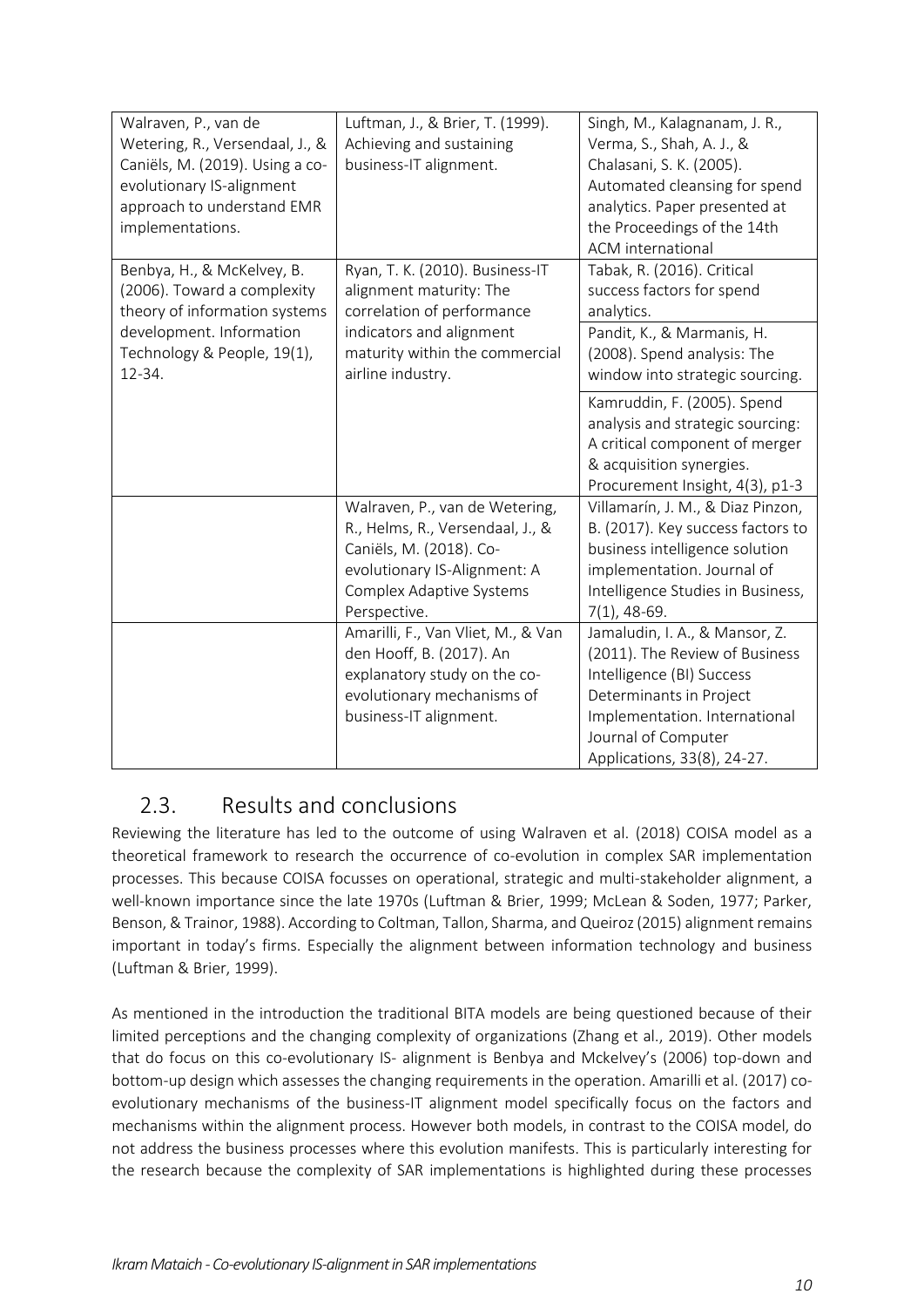(Tabak, 2016). The COISA model already identified them, making it a useful starting point. Therefore COISA's conceptual and holistic model will be used for the research.

Scientific articles about SAR implantations were hard to find since the academic research on this topic has mainly been conducted on specific scenarios such as risk management, fraud detection and analytical techniques (Pandit & Marmanis, 2008; Tabak, 2016). However, we used articles closest related to SAR which is BI&A (Kamruddin, 2005; Singh, Kalagnanam, Verma, Shah, & Chalasani, 2005). Looking at other studies about BI&A it implies that BI&A implementations have a unique set of characteristics as mentioned in the introduction (Pandit & Marmanis, 2008; Tabak, 2016). Most academic research has been done on the success factors of BI&A and also resulted in a variety of models that define these success phenomena (Jamaludin & Mansor, 2011; Villamarín & Diaz Pinzon, 2017; Vosloo & Naidoo, 2019). Take, for example, the study of Vosloo and Naidoo (2019) which stated that most BI implementation studies tend to neglect the contextual challenges of such an implementation and overemphasize the success factors without paying enough attention to the complex and multilayered context. This statement is also supported by another study of Jamaludin and Mansor (2011) which underlines the technical, operational and strategic factors of successful BI implementations and implies that "*companies treat BI projects as just another IT project. BI is neither a product nor a system. It is, rather, a constantly evolving strategy, vision and architecture that continuously seeks to align an organization's operations and direction with its strategic business goals"* (Jamaludin & Mansor, 2011, p. 24)*.* Another study of Villamarín and Diaz Pinzon (2017) highlights the continuous developing and adapting challenges facing an organization in these implementations, all while aligning with its strategy and environment. Successful implementation, therefore, requires a cross-organizational collaborative culture with highly skilled stakeholders and a specific focus on communication and management support to increase the likelihood that a BI project will finish on time, on budget and with the right functionality. The gap between BI success factors and context in which these implementations take place requires a holistic and pluralistic approach and framework highlighting the complexity in which these implementations take place.

COISA specifically suits this need since it assesses the two-way interactions within and between five alignment processes namely, strategy formulation, strategy implementation, enterprise architecture management, IT implementation and IT usage (Walraven et al., 2018). The model, shown in figure 2.1 provides an operationalization for measurement in complex scenarios. Next, to that, the model incorporates different stakeholder groups with not just IT- and business actors but also external actors in the alignment process (Walraven et al., 2019).



*Figure 2.1 COISA model by Walraven et al. (2018)*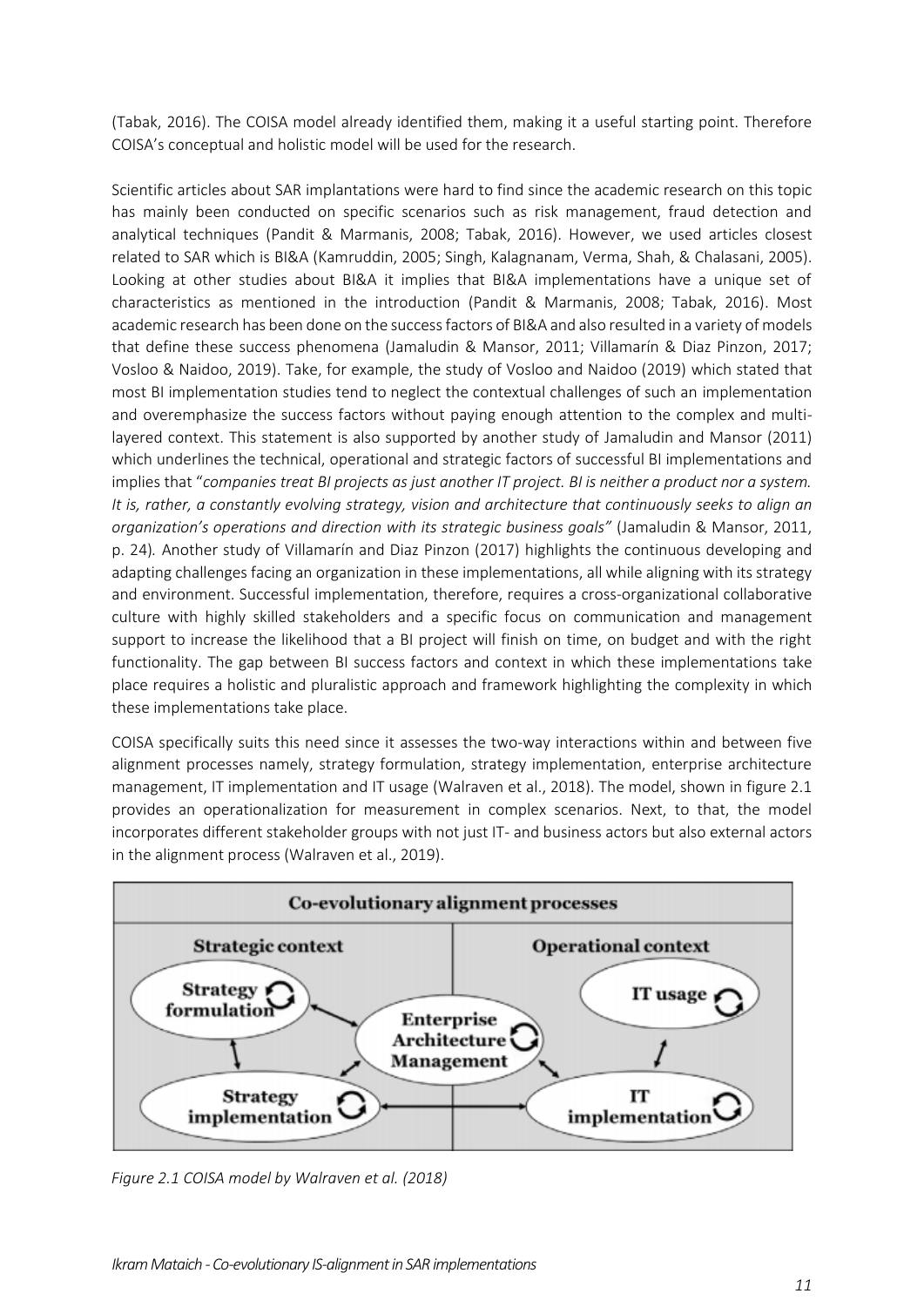Since we used Walraven et al. (2019, p. 5) as a starting point and wanted to maintain consistency the same definitions as in their research are used for further analyses and measurement. The definitions can be found in table 2.3.

| Alignment process       | Working definition                                                       |  |  |  |
|-------------------------|--------------------------------------------------------------------------|--|--|--|
| Strategy formulation    | The process of defining strategic objectives that the organization wants |  |  |  |
|                         | to achieve (Walraven et al., 2019, p. 5)                                 |  |  |  |
| Strategy implementation | The process of setting up and maintaining structures to ensure that      |  |  |  |
|                         | strategic objectives are realized in the operational context of the      |  |  |  |
|                         | organization (Walraven et al., 2019, p. 5)                               |  |  |  |
| Enterprise architecture | The process of managing an organization's architecture (Walraven et      |  |  |  |
|                         | al., 2019, p. 5)                                                         |  |  |  |
| IT implementation       | The process of embedding an IT solution within an organization           |  |  |  |
|                         | (Walraven et al., 2019, p. 5)                                            |  |  |  |
| IT usage                | The process of employing a system to perform a task (Walraven et al.,    |  |  |  |
|                         | $2019$ , p. 5)                                                           |  |  |  |

*Table 2.3 Definitions COISA (Walraven et al., 2019)*

During the research, we continue to build on alignment, applying IT in an appropriate and timely way, in harmony with business strategies, goals, and needs (Luftman & Brier, 1999), and investigate the specific co-evolution in interactions, which includes the two-way communication between stakeholders (Kautz, 2012; Shao, 2019, p. 2), during these alignment processes.

To identify co-evolution taking place within or between the alignment processes we made use of the role and responsibility charting (RACI). RACI stands for Responsible (to do the job), Accountable (for the direction and authority of an activity), Consult (for expertise, suggestion or to determine final decision or action) and Inform (when the action is done). It describes the various roles per stakeholder in a project or in this case per alignment process (Susanto & Putranto, 2018). The matrix is particularly useful to structuralize our co-evolution analysis and to ensure replication of our study since it displays the interaction of the stakeholders. Co-evolution implies the two-way interaction as a series of moves that make alignment over time (Amarilli, Van Vliet, & Van den Hooff, 2017; Benbya & McKelvey, 2006; Walraven et al., 2018), in this case, we consider co-evolution to take place when in an alignment process, the involved stakeholders interact with each other with different RACI roles to arrive at a series of decisions and moves. The RACI is, therefore, a commonly used model in studies to analyze alignment and interaction in multi-stakeholder IT projects (Khan & Quraishi, 2014; Smith, Erwin, & Diaferio, 2005; Susanto & Putranto, 2018).

The interactions concern the stakeholders that are involved in SAR implementation (Tabak, 2016). The stakeholders in this process may according to Pandit and Marmanis (2008) differ from procurement, business and IT. The COISA model does not specifically focus on Procurement as a stakeholder group but instead on all internal and external stakeholder groups (Walraven et al., 2019). To make the COISA model more suitable for the context of SAR implementation, the actor of external stakeholders will be the consultancy agency (Pandit & Marmanis, 2008). The business, consisting of Procurement and Finance, and IT stakeholders remain the same added by the Information Management Organization (IMO).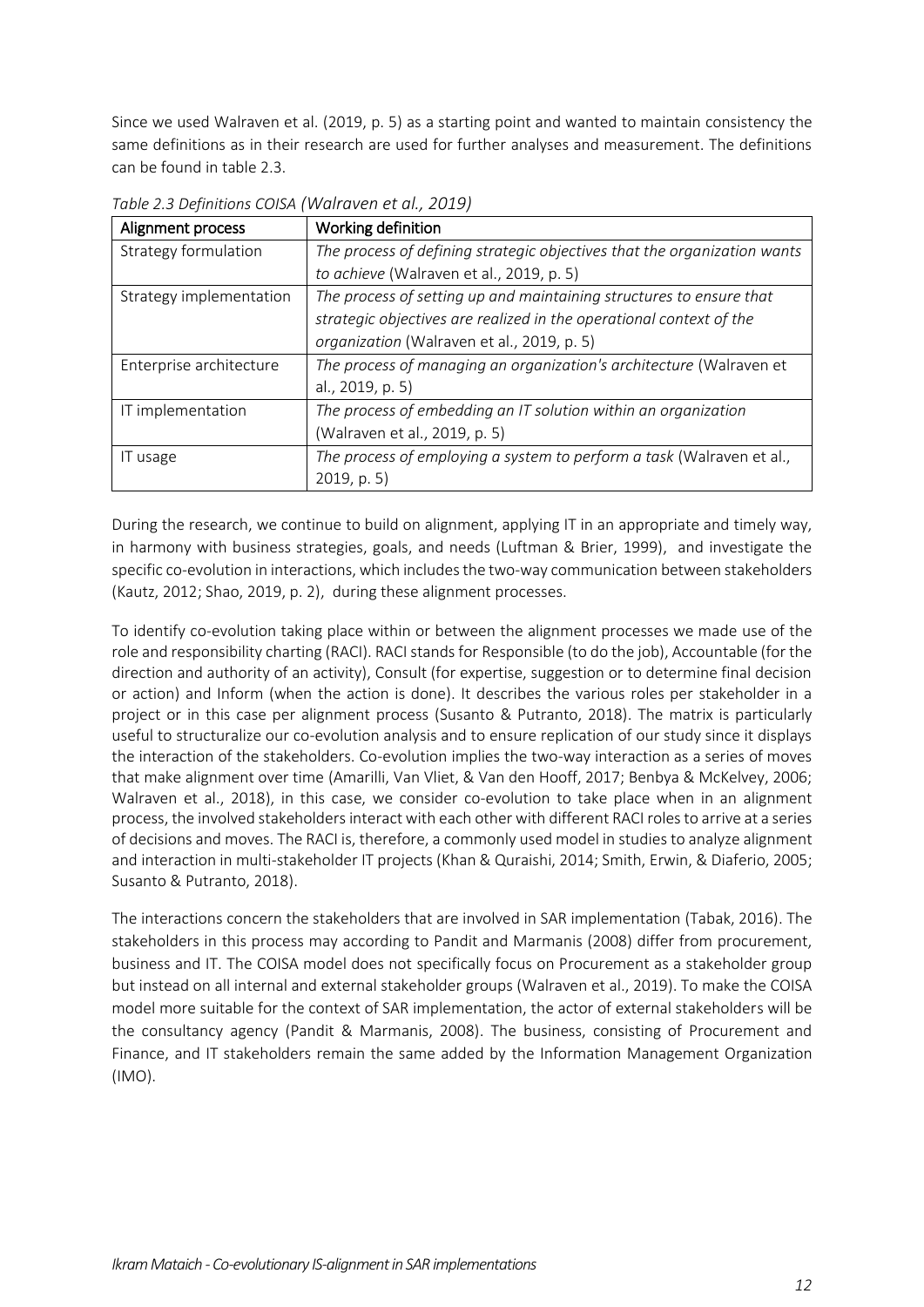# <span id="page-13-0"></span>2.4. The objective of the follow-up research

The objective of this research is to assess and better understand the COISA model manifestation in SAR implementations. SAR implementations come with different challenges and complex dynamics who are similar to those in BI&A implementations which results in a multi-content and multi-stakeholder implementations environment (Tabak, 2016). A multiple case study showed that although the fact that corporations are beginning to experience success with implementing IT solutions they cannot promise a successful implementation and execution (Iskandar, Akma, & Salleh, 2010). This because most BI implementation studies are mainly focussed on the success factors and tend to neglect the contextual complexity within these implementations (Villamarín & Diaz Pinzon, 2017; Vosloo & Naidoo, 2019). Firms must better understand the complex playing field and engage with different stakeholders (Iskandar et al., 2010, p. 312). As far as our knowledge goes COISA has in the past only been used to investigate this complexity in EMR implementation but not in SAR or BI&A implementations. With this research, we, therefore, aim to provide a deeper insight into the current co-evolution within SAR implementations and propose a solid basis for potential future research.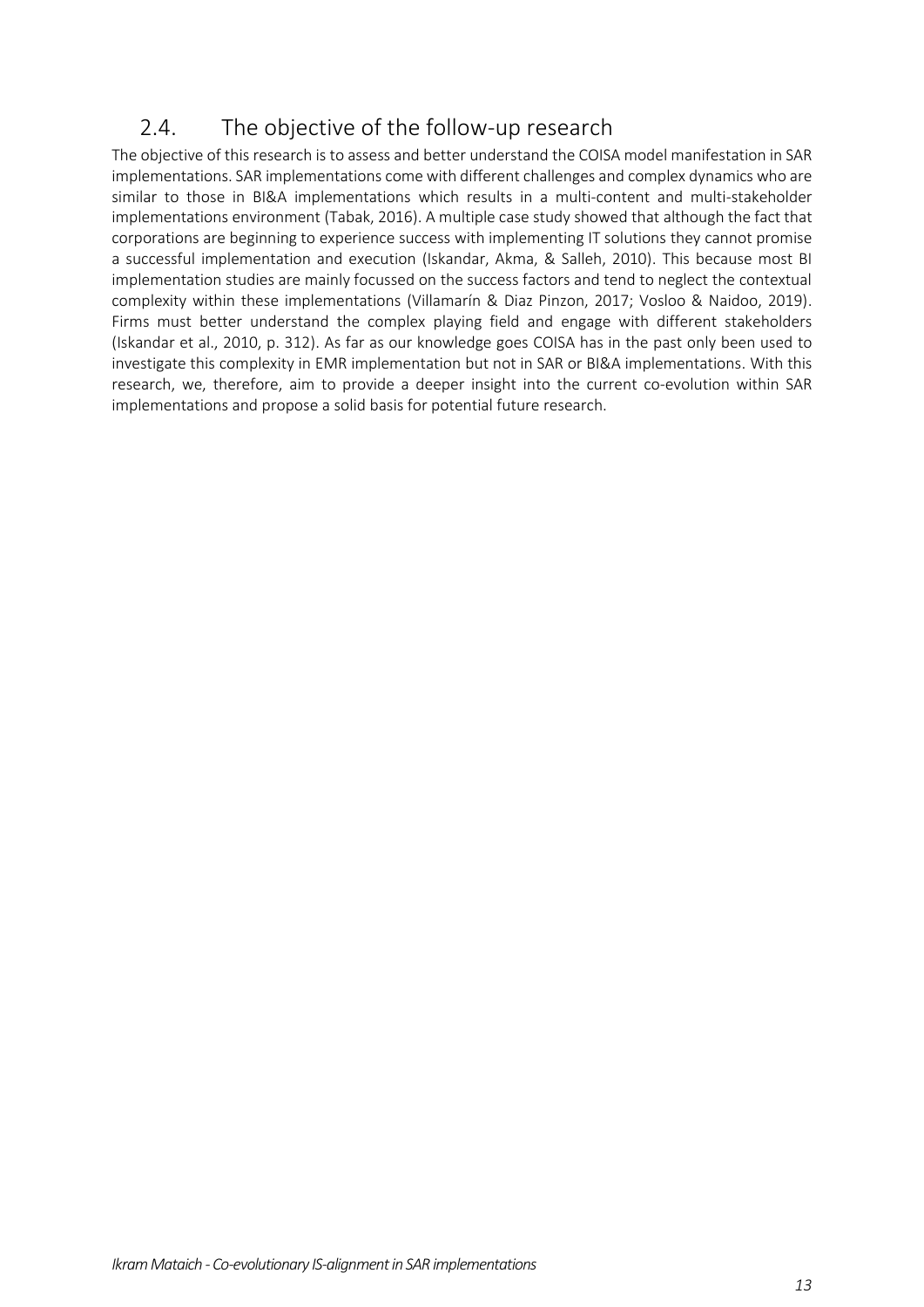## <span id="page-14-1"></span><span id="page-14-0"></span>3. Methodology

#### 3.1. Research model

To research the COISA manifestation in SAR implementation a single case study approach has been selected. This because according to Thornhill et al. (2009, p. 186) a case study provides an in-depth opportunity to observe and analyze a phenomenon, in this case, the COISA manifestation. This generally results in qualitative methods of data collection (Thornhill et al., 2009, p. 147). A single case study approach has been selected because of the nature of our research. We are explicitly focussing on SAR implementation in a setting whereby Pandit & Marmanis (2008) defined stakeholders, Business (Finance and Procurement) and IT, together with external stakeholders and IMO are working together. A multiple case study approach generally produces more evidence and allows replication (Thornhill et al., 2009, p. 187). However, the aim of the research is not to achieve literal replication but to understand how COISA manifests and differs in SAR implementation.

### <span id="page-14-2"></span>3.2. Technical design

This study will be carried out within an airline and will focus on the implementation of a SAR tool in a long-existing, internationally merged firm. The ambitions of this firm are to implement and execute a data-driven strategy to reach its objective. This reflects itself in making fewer decisions based on feeling but more on actual data. This ambition also applies to make better purchasing decisions. This starts with access to historical purchase data. After numerous partly successful attempts the firm decided to invest heavily in a spend analytics tool. With multiple stakeholders and a haunting past, the firm is facing a rather tough challenge.

To gather all the required data semi-structured interviews were held with the different stakeholders per alignment process (Walraven et al., 2019). We decided to go for semi-structured interviews because of the purpose of our research. The research is exploratory since we are trying to better understand the COISA manifestation (Thornhill et al., 2009, p. 394). Here interpretative information from the organization is needed about in this case, the specific alignment processes. Semi-structured interviews consist of fixed questions per alignment process and questions depending on the conversations (Thornhill et al., 2009, p. 391). This approach provided us to probe answers when more explanation was required. The data was captured via audio-recording and fully written out (transcribed) to assure that no data got lost (Thornhill et al., 2009, p. 391). Table 3.1 below provides an overview of the used data collection method per process and stakeholder group. The stakeholders were selected based on the RACI chart (Smith, Erwin, & Diaferio, 2005; Turner, 2016, p. 42). The chart provides a clear division of responsibilities and is also used within the organization of our case. Only the stakeholders labeled as accountable, known as approver have been interviewed because they are primarily the ones with the best overview, maintaining communication with the other stakeholders (Smith et al., 2005). Besides, there is only one accountability role per alignment process which was advantageous for the stakeholder selection (Smith et al., 2005). Based on this set-up the stakeholder groups can be labeled per alignment process as fully involved (responsible or accountable), partly involved (consult) or not involved (inform). *Table 3.1 Data collection overview*

| Alignment process       | Data collection           | Stakeholder group |
|-------------------------|---------------------------|-------------------|
| Strategy formulation    | Semi-structured interview | Finance           |
| Strategy implementation | Semi-structured interview | Consultant        |
| Enterprise architecture | Semi-structured interview |                   |
| IT implementation       | Semi-structured interview | <b>IMO</b>        |
| IT usage                | Semi-structured interview | Procurement       |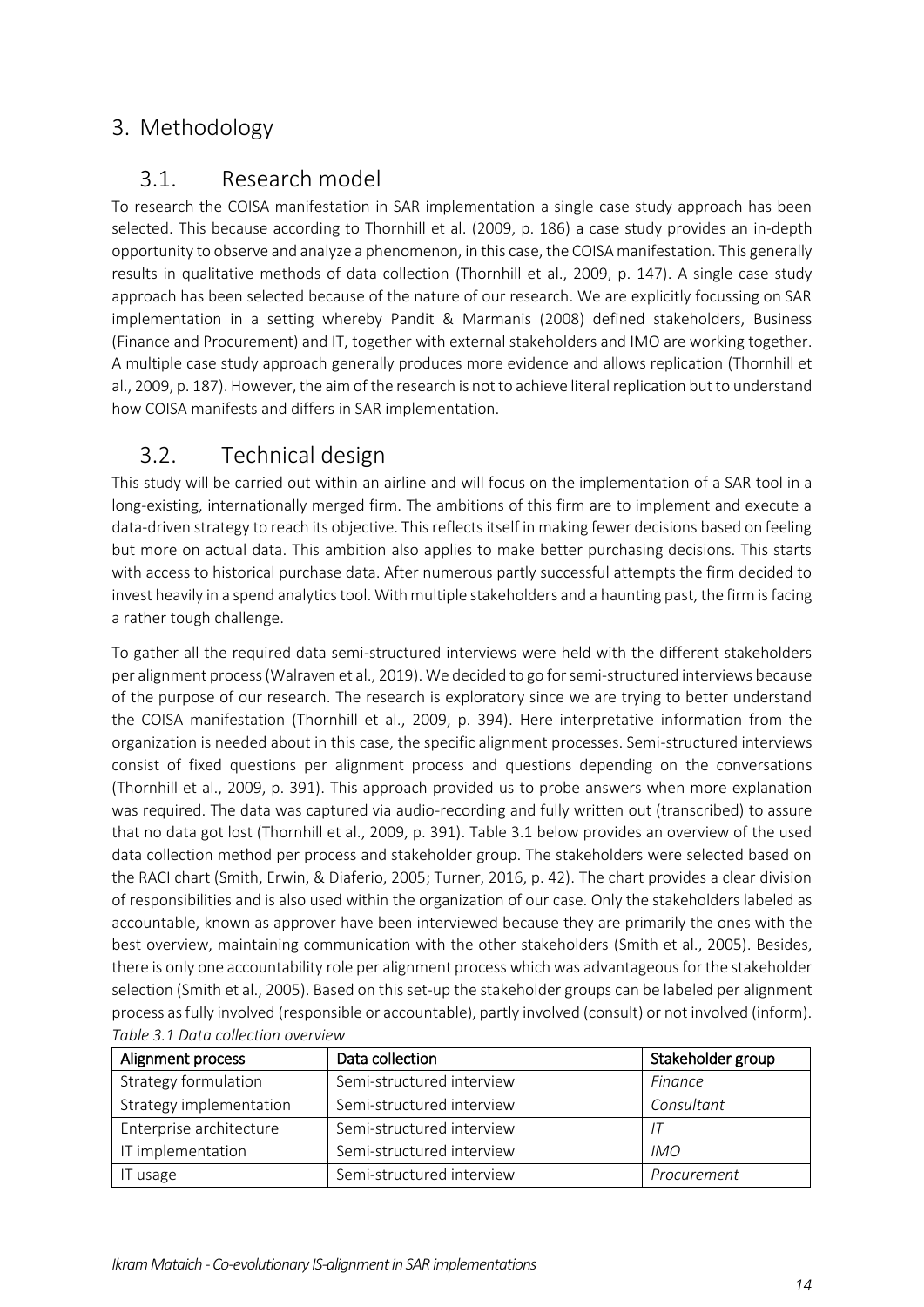#### 3.3. Data analysis

<span id="page-15-0"></span>The output of the retrospective interviews was not only audio-taped and transcribed but also fully analyzed. Our research is according to Yin (2003) a descriptive case that is used to describe a phenomenon in the real-life context in which it occurs, also called interpretive research. To quickly access the relevant data, a descriptive and pre-defined deductive data coding technique has been used. The interviews consisted of mostly fixed questions, according to Saldaña (2015) the pre-defined coding method initially categorizes the data on commonalities, differences, and relationships. Our coding method was done in a three-step way to analyze our qualitative data in a structured way and increase the chance of repeating it. The first step started while setting up the research questions, which can be found in Appendix I, every question was related to our conceptual COISA model and linked to our research question to determine the frequency of themes (Saldaña, 2015). Example: how does COISA manifest in SAR implementation? Pre-defined code: STRATEGY FORMULATION, STRATEGY IMPLEMENTATION, ENTERPRISE ARCHITECTURE, IT IMPLEMENTATION AND IT USAGE. In the second step, we coded the transcripts per alignment process in passages indicating the RACI roles since this tells us something about the one-way or two-way stakeholder interaction and co-evolution. Example: stakeholder A was informed about the selected SAR tool during the enterprise architecture process. This phrase indicates that stakeholder A had an inform role which also illustrates a one-way relationship with the other stakeholders resulting in the code: INFORM. In the last step, we coded text passages that summarized the primary experience of the stakeholder during an alignment process enabling us to relate to success indicators of previous studies. Example: stakeholder A looked back with a good feeling because the other stakeholders valued his input during the process, descriptive code: APPRECIATION. Although there are several software programs available to analyze qualitative data such as Atlas TI we decided not to use an electronic data management tool. This because the transcripts are often complex strings of words and sentences. As a researcher, we are more component to see these complexities and interpret them with our rational reasoning. A simple spreadsheet is therefore used to keep track of the codes.

# <span id="page-15-1"></span>3.4. Validity, reliability and ethical aspects

To enhance the overall quality and trustworthiness of the research and analysis several basic key elements have been used. This ensures enough details for the readers to assess the validity and credibility of the output. This starts with a detailed substantiated research question, followed by appropriate study design, systematic data collection management, via five semi-structured transcribed interviews, and a clear three-step coding method and analysis as described before.

Next, to that, the collected data will be checked on validity, reliability of the person/role and actuality by speaking to multiple stakeholders (Baxter & Jack, 2008). Case studies lend themselves too many data credulity of truth-value strategies that will be used. Under reliability we understand the extent to which accidental mistakes are made; if the research was repeated, with other researchers, will this still lead to the same result? Validity is the extent to which the data collection method accurately measures what needs to be measured (Thornhill et al., 2009).

From an ethical aspect, we made sure that any form of risk or harm was minimized by keeping all the participants informed and validated their output. We also assured all the data was protected anonymously and confidential during the research and analysis (Thornhill et al., 2009).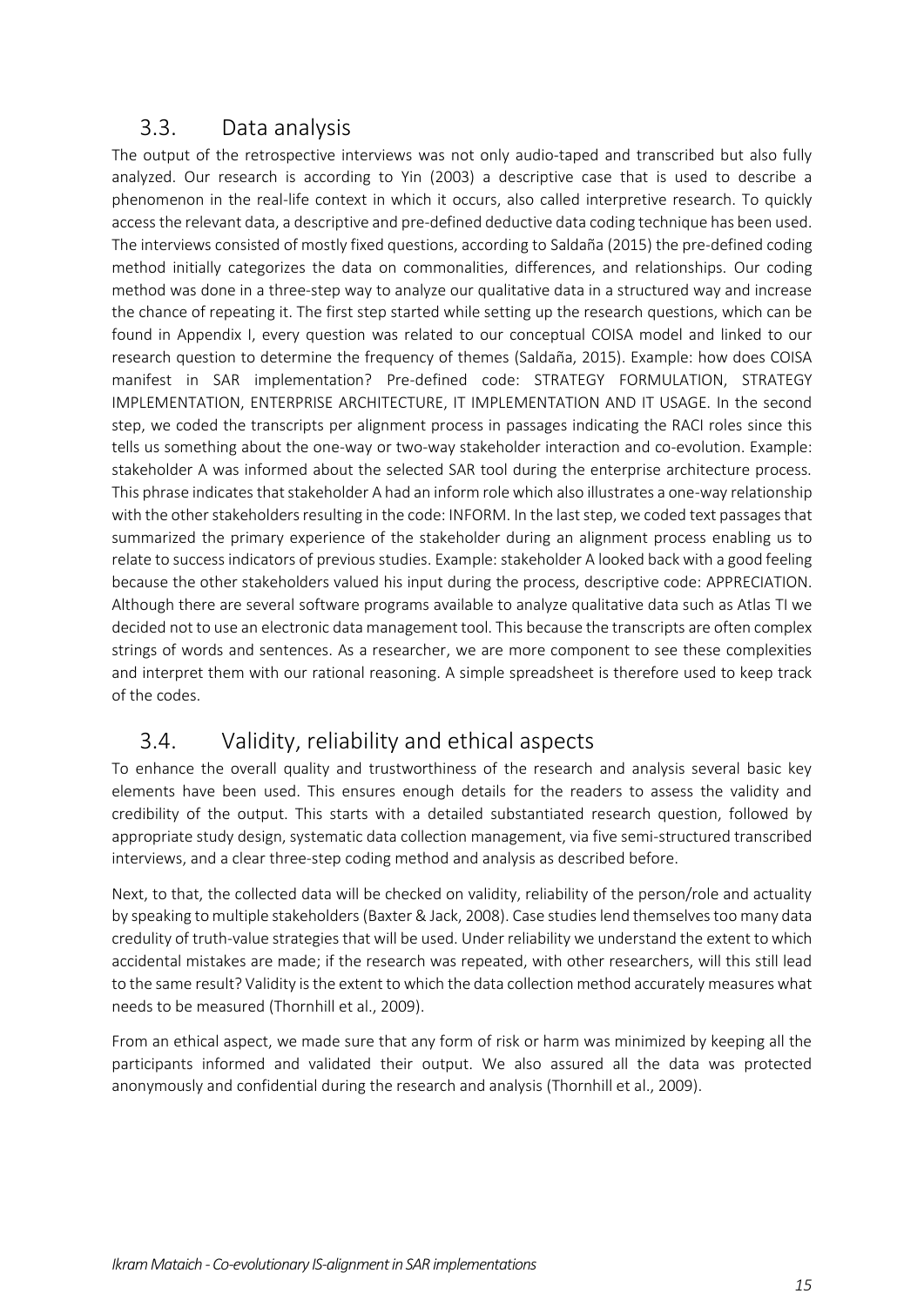#### <span id="page-16-0"></span>4. Findings

We have studied the co-evolution during SAR implementations along with the five alignment processes. This with the input of the accountable stakeholders per process. Each stakeholder had a different role during the implementation and represented a different stakeholder group and their interests. The case has taken place in a large organization with 85.000 employees, the SAR tool went live in April 2019 in close cooperation with Procurement and Finance (business), IT, IMO, and a consultancy agency. The involvement role per stakeholder in each alignment process is summarized in table 4.1. In this chapter, we will further discuss the notable findings per alignment process.

| Alignment process                                                                                                                                                                                                              | Stakeholder 1 | Stakeholder 2 | Stakeholder 3 | Stakeholder 4 | Stakeholder 5 |
|--------------------------------------------------------------------------------------------------------------------------------------------------------------------------------------------------------------------------------|---------------|---------------|---------------|---------------|---------------|
|                                                                                                                                                                                                                                | Procurement   | Finance       | Consultant    | <b>IMO</b>    | П             |
| Strategy formulation                                                                                                                                                                                                           |               |               |               |               |               |
| Strategy                                                                                                                                                                                                                       |               |               |               |               |               |
| implementation                                                                                                                                                                                                                 |               |               |               |               |               |
| Enterprise                                                                                                                                                                                                                     |               |               |               |               |               |
| architecture                                                                                                                                                                                                                   |               |               |               |               |               |
| IT implementation                                                                                                                                                                                                              |               |               |               |               |               |
| IT usage                                                                                                                                                                                                                       |               |               |               |               |               |
| the figures of a state of the state of the state of the state of the state of the state of the state of the state of the state of the state of the state of the state of the state of the state of the state of the state of t |               |               |               |               |               |

|  | Table 4.1 Stakeholder involvement per alignment process |  |
|--|---------------------------------------------------------|--|
|  |                                                         |  |

Inform role = not involved Consult role = partly involved Responsible or accountable = fully involved

#### <span id="page-16-1"></span>4.1 Co-evolution within strategy formulation

When we talk about strategy formulation we refer to it as, the process of defining strategic objectives the firm wants to achieve using the new SAR tool (Walraven et al., 2019, p. 5). Looking at our case we discovered little co-evolution in this process due to several indications of one-way communication for a series of moves. For example, two stakeholders appeared to have the inform role during this process wherefrom one was involved in the preliminary research. Two other stakeholders indicated to have been involved in this process, however with a consulting role and very little impact which demonstrates little two-way interaction. The Finance stakeholder have mainly laid the foundation for the developed high-level strategy and could be labeled as both accountable and responsible stakeholders maintaining a two-way interaction relationship with the consult stakeholders. Looking back the stakeholders agreed that the strategy could have been a little more profound in more consultation with among others, the software provider and IT team. Their expertise could have helped to set up the right contract and a more detailed strategy, creating a positive contribution to the next steps of the project and would have helped in the communication to the end-users. One stakeholder stated: "*Individually everybody has the right knowledge, but everything depends on good communication and good cooperation, the collaboration in the SAR project started when things went wrong*". The stakeholder refers here to the fact that the contract had to be broken open because the wrong IT solution had been contracted, also indicating a poor two-way interaction. Nevertheless, one stakeholder quoted: "*I knew that we needed this Spend Analytics and Reporting solution and that it would be exploited somewhere in a business process*". This observation was also supported by the project manager who indicated that a high-level strategy was deliberately chosen because they opted for a simple commercial package, to further develop their strategy in the future. Therefore they had to create a certain bandwidth to take into account several preconditions from a security and sanity perspective, mainly IT-driven.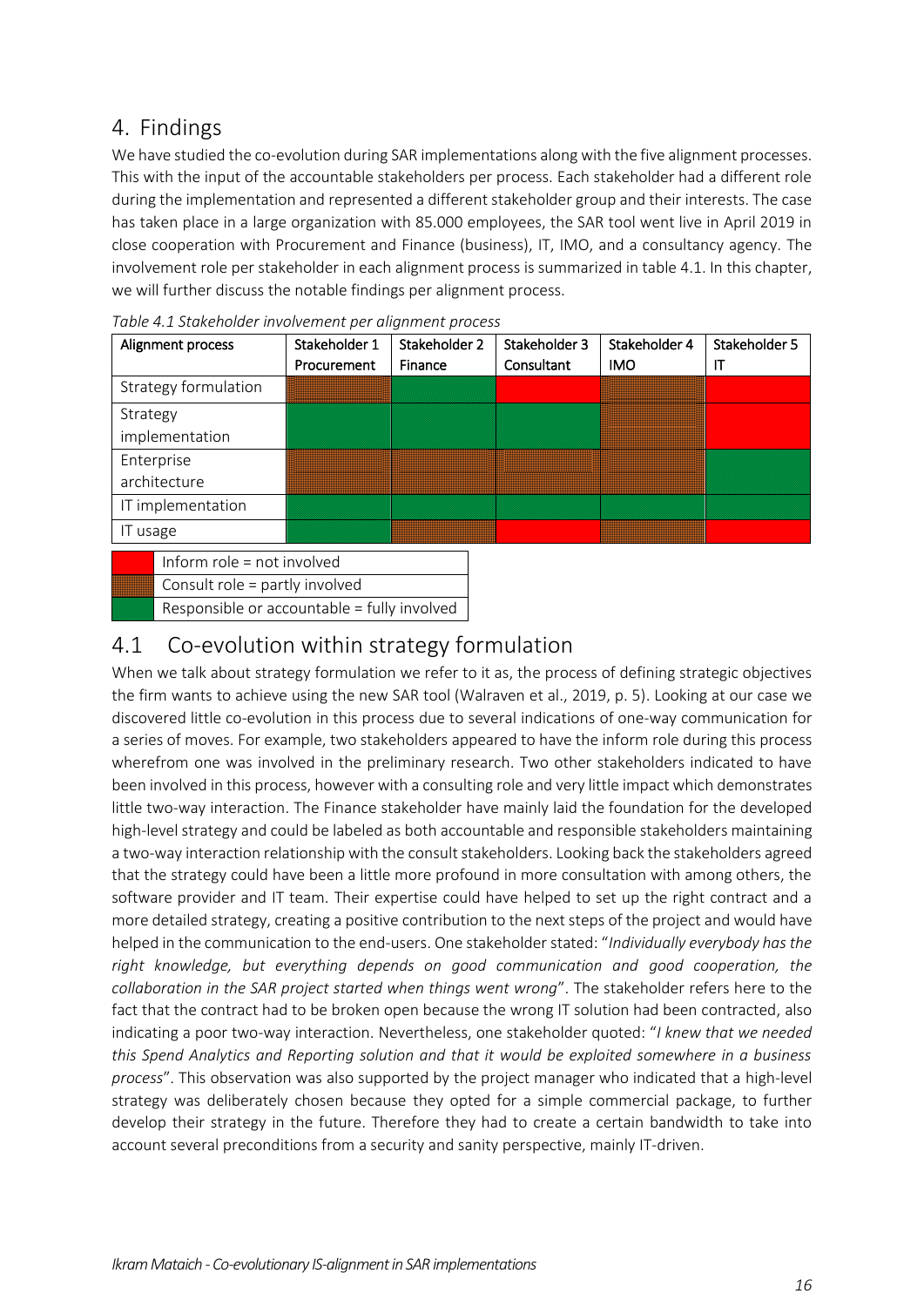# <span id="page-17-0"></span>4.2 Co-evolution within strategy implementation

In the case study, it became clear that the process of setting up and maintaining structures to ensure that strategic objectives were realized in the operational context was more complex than expected. The project leader emphasized that the tool selection has been the basis for the internal objectives and strategy and that has led to the start of an implementation, strategy, and communication policy to involve people. On all kinds of levels, the project team tried to involve the right people and get them together for several workshops to agree with each other and change. This resulted in much one-way and two-way communication with the users. Sometimes with success, but the users turned out to be less change-oriented than the stakeholders expected. One stakeholder stated that: "*system strategy adoption by users is IMO and Business work*" which also explains their consult, responsible and accountability roles and two-way stakeholder relation. However, one other stakeholder, who was involved in the strategy implementation process with minimal influence and inform role, described it as a game of power with many different actors in a complex organization. This complexity sometimes went beyond the primarily involved stakeholders, which made it despite the stakeholder interactions difficult for the main drivers and supporters of the project to come to a mutual series of aligned movements and decisions. These were actors such as internal resource shortages and return on investment limitations which went beyond the responsibility of the involved stakeholders. This has given some stakeholders the feeling that unconscious choices were made which they did not agree with, especially linked to the strategic objectives. All in all, there was a great number of unstructured interaction which resulted in operational decisions being made however, we could not describe it as a co-evolution processsince it was not done through a series of two-way alignment interactions between the interviewed stakeholders.

#### <span id="page-17-1"></span>4.3 Co-evolution within enterprise architecture management

The process of managing the organizational architecture was certainly affected during the implementation of SAR and showed many indications of co-evolution. The stakeholders had to make a series of decisions for the further implementation of the technical architecture, related to data flows and data storage in a cloud or self-build solution. According to the stakeholders it was not easy to make a decision, especially because it was a completely new solution from an IT perspective. Therefore the team had to be convinced about decisions, resulting in many consultation roles for expertise and suggestions to determine the final action. This also highlights the two-way interactions that took place between the stakeholders in this alignment process. The project manager indicated that this was a challenging process to manage because of many reasons, for example, not all the stakeholder had the same IT knowledge and the internal IT organization turned out to be rather complex with a substantial layering and extra elements. The IT stakeholder agreed with this statement however, he looked back on this alignment process with satisfaction and quoted: "*During the project, I experienced that the architects were listened to carefully*". The fact that there was no modular business process was experienced a loss in structure for action but nevertheless, the different stakeholders made decisions based on two-way trust and interactions, resulting in a positive change during this alignment process. One stakeholder summarized it as follows: "*This was one of the first projects where we came through the front door together with IT. We made a very conscious choice where most stakeholders have kept a good feeling about*". A co-evolution has there certainly taken place in this process since the stakeholders made many aligned decisions based on several two-way interactions.

#### <span id="page-17-2"></span>4.4 Co-evolution within IT implementation

For embedding the SAR tool within the organization a Finance and Procurement co-ownership project team was set-up. This alignment process showed many indications for co-evolution, so has the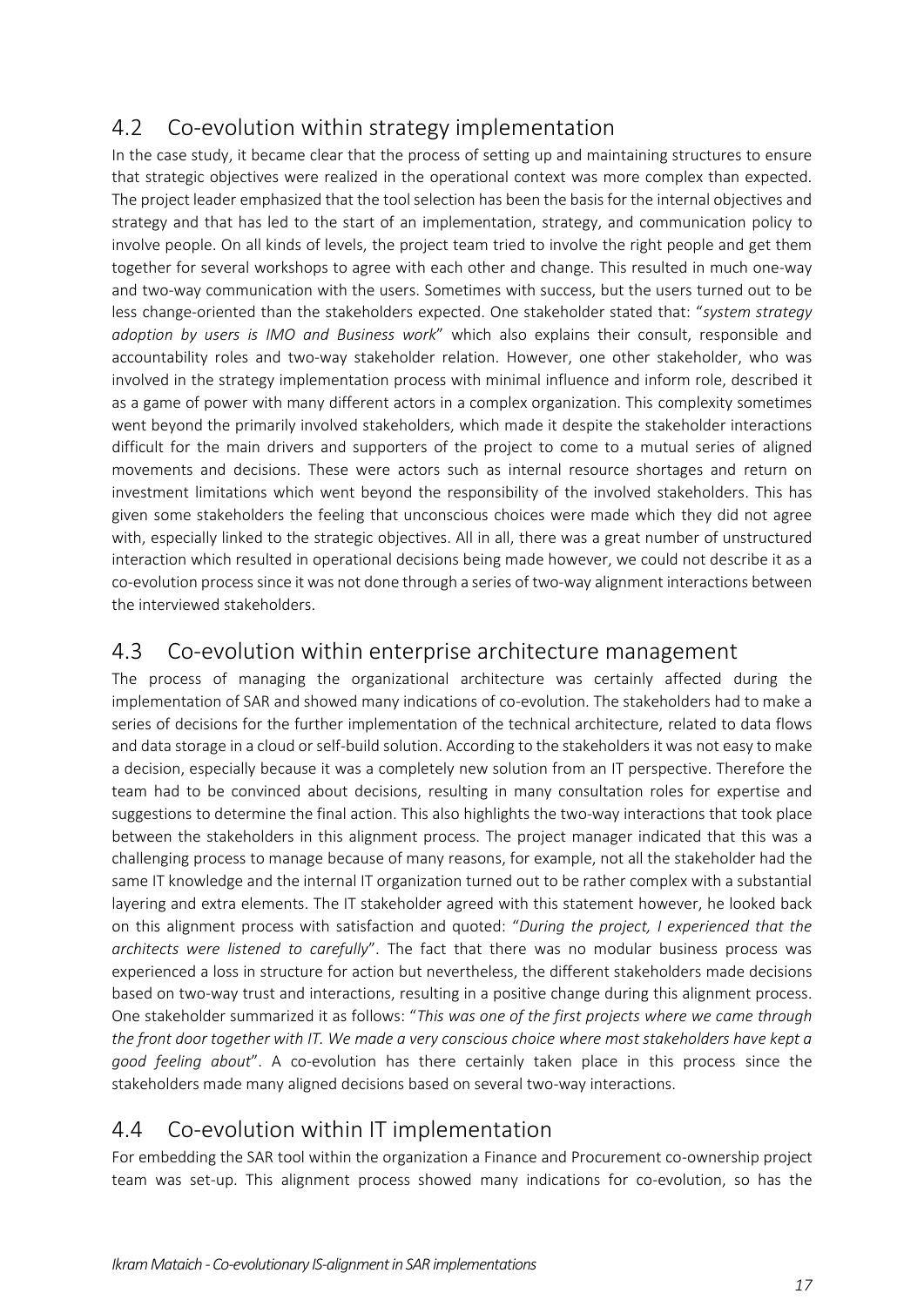multidisciplinary team consisting of a business (with a primary focus on procurement) and IT track quickly been expanded into a wider population adding the Finance and the holding company. Even though the holding joint, the majority of activities stayed at the initiator as they held the accountability roles. The IT track was according to the project manager more complex since it is a fully joint department, this was challenging because many IT knowledge was in the other organization which resulted in many two-way interactions starting by the initiator. However the stakeholders did get the feeling that everyone was on board, even though the holding dynamics entailed limited involvement and an inform role, the stakeholders experienced it as sufficient to implement the tool. The whole implementation process was supported by a consultancy agency and steering committee that was responsible for directions and expertise. Multiple stakeholders emphasized the good support and commitment from the steering committee. One stakeholder quoted: "*In the beginning, it was a lot of micromanagement*" which indicates a one-way interaction. The stakeholders later connected and communicated more to understand each other'sresponsibilities, reaching a point where decisions were made within the teams themselves, cross-team decisions were discussed in the weekly meetings and major decisions were made in the steering committee. This all indicates a repeating structural way of two-way communication for movement within the implementation process. This freedom together with the fact that the team was physically together really gave the stakeholders a feeling of empowerment which contributed to the co-evolution in interaction. One stakeholder described it as a self-steering team with a culture were bottlenecks are being shared and discussed quickly. One other stakeholder highlighted the following: "*What I really liked was that we operated as one team. What I have seen before is that there was a business, IT team, etc. and they all worked on their own island*". During the implementation, the team also did much on communication which helped in the whole process and adoption. Looking back the project manager agreed that the whole set-up was quite complex but he would not know how they could have done it differently. The interaction and way of working to come to several decisions during the IT implementation shifted naturally to a way that worked for everyone, therefore we can certainly talk of co-evolution.

#### <span id="page-18-0"></span>4.5 Co-evolution within IT usage

Looking at how the SAR system is employed in business processes we see different signs of progress regarding co-evolution. One stakeholder defined two extremes, the early adopters who are open for two-way communication and want to take action and the people for whom the step to a data tool is just too big. Several stakeholders highlighted the fact that some users may still view it as a tool that is not built for the joint holding company, resulting in them being less involved in the implementation and a more one-way interaction. Although the tool is not yet fully used, a transition in communication has according to the stakeholders taken place. Some Procurement and Finance domains are more successful and cooperative than at the beginning since more two-way interactions are taking place however, we see little indications of decisions being made in full alignment with them. So did one stakeholder mentions the following: *"I expected the user population to be slightly more in favor of change with a little more drive to get started with this data, but then we realized that this is a huge change process"*. Top-down support, success stories, and adoptions were mentioned by the stakeholders as key drivers to get the tool embedded. This would according to them probably require a different approach per domain with different stakeholders and roles, since it is a cross-domain solution. In the beginning, it was according to the stakeholders quite challenging to get everyone on board for the usage, however, the top-down support from Procurement was certainly present during this alignment process while other indirect stakeholders appeared to be quite skeptical. What was greatly appreciated during the implementation and in the eyes of the stakeholders helped in this progress, was the recognition that the tool received and team spirit experience. The tool was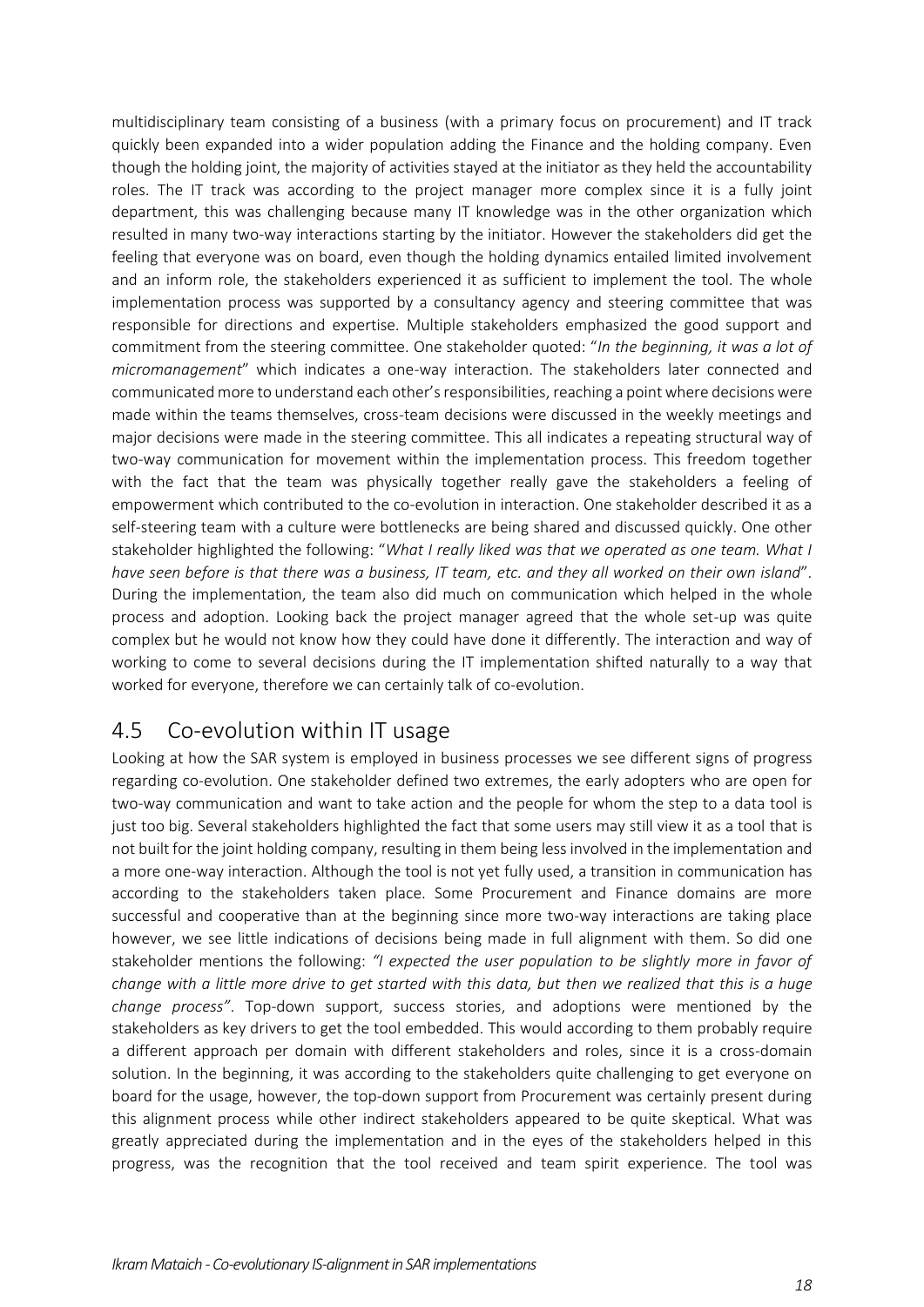introduced with a logo, identity, newsletter, and official go-live for the users to increase usage, after the go-live a monthly key-user group meeting has been set-up to improve the two-way communication between stakeholders and other users, also providing the users a platform to share their input on, to be made, choices and further tool development. In this process, we, therefore, can speak of a growing co-evolution since all stakeholders agreed that the end-stage concerning the usage was certainly not yet achieved, but based on the basis they have achieved now they were convinced that with more trust, two-way collaboration and more senior support the tool usage will gradually increase and result in series of aligned development moves being made together.

#### <span id="page-19-0"></span>4.6 Co-evolution between alignment processes

Looking at the five alignment processes within COISA we found that within the SAR implementation coevolution has mainly taken place between and within enterprise architecture management and IT implementation. This because the stakeholders experienced a big difference between the pre-study phase, (strategy formulation) to implementation (enterprise architecture and IT implementation) and delivery (IT usage and strategy implementation) which could be explained by the different RACI roles per process. During the enterprise architecture and IT implementation, we see more consult and responsibility roles, resulting in more two-way communication and continuous flow of making decisions together. Figure 4.1 presents an overview of the co-evolution within the alignment processes during the SAR implementation.



*Figure 4.1 SAR co-evolution within alignment processes*

The users gradually changed their attitude from one-way wait-and-see to natural/positive after the implementation while IT in the architecture phase had to be convinced resulting in many two-way consultation interactions and a series of moves being made. The stakeholders encountered that not all the stakeholders were always visible but they knew to find each other. This ensured that during the implementation and architecture phase they understood each other better. The interaction became smoother because of transparency, consistency, and trust between the stakeholders. The project manager described this progress as: "*keeping the frogs in the bucket*". All the stakeholders agreed that this was quite challenging in the beginning but by sharing the booked results, the perception of the tool adjusted naturally. Besides, the stakeholders took time and effort to meet the stakeholders face to face, resulting in better two-way communication. This contributed enormously to getting the project into a calm place where everybody was with peace not always getting it their way, showing many indications of co-evolution. In this way, the team grew closer to each other between the architecture and implementation phases. A "can do" mentality emerged and the team was not only fully committed but was also really willing to do more and go the extra mile.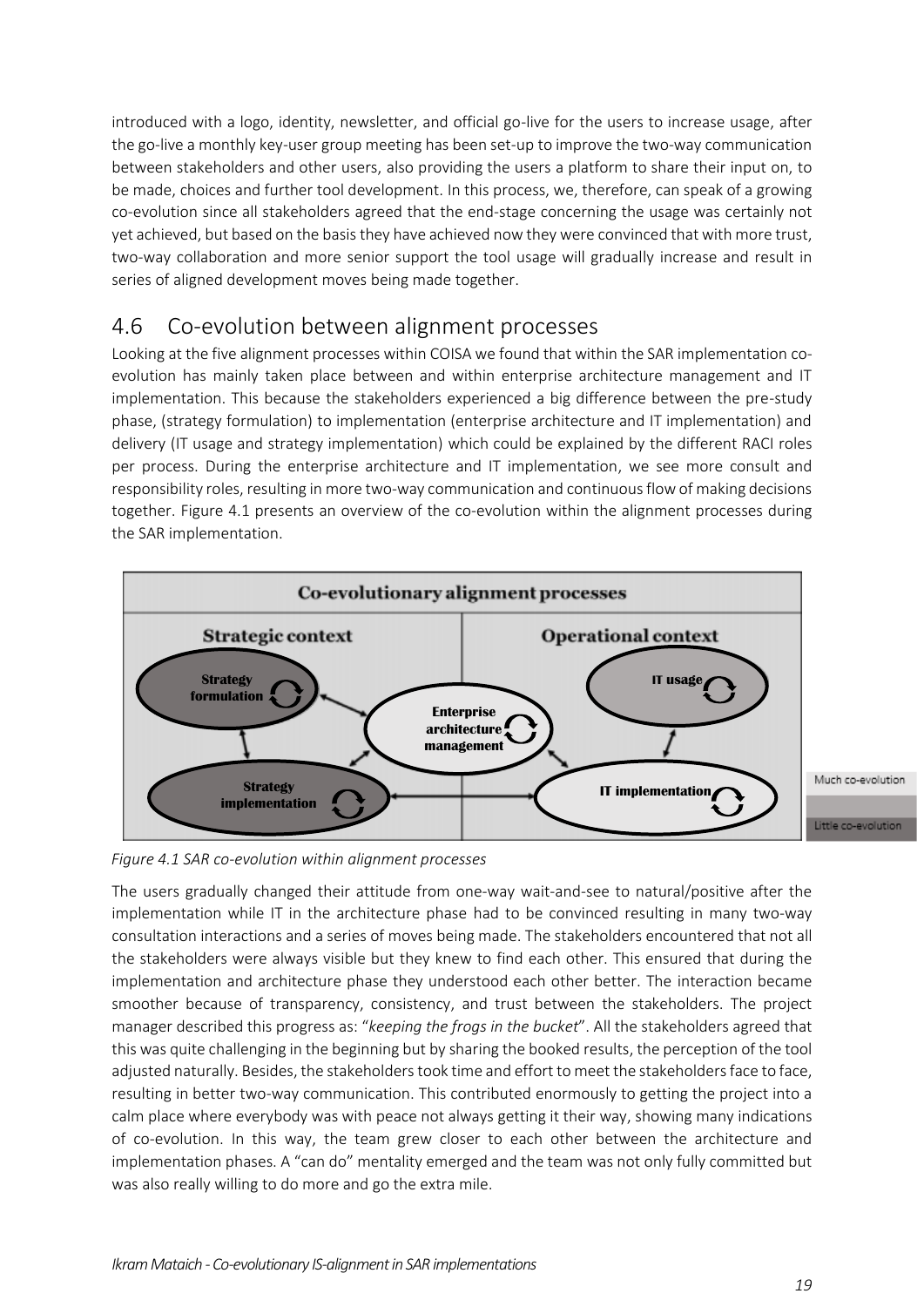The stakeholders noticed that a few elements were experienced as downsides, making the implementation and co-evolution complex. First of all the complexity associated with the size of the organization and cross-domain purpose of the tool, suppressed by the holding dynamics. Also, the stakeholders experienced cooperation with the software provider really as a client–customer relationship. One stakeholder described it as an impersonal stakeholder who could have put a little more effort to be part of the team. Also, the operational control role from the IMO side was less fluid than expected by some stakeholders.

The stakeholders were aware that the tool was not fully embedded yet and that strategy success is needed to get the tool to a higher level. However, the stakeholders all looked back at a successful implementation specifically if they compared it to other implementation projects within the organization. As a team, they delivered a tool on time and within budget, mainly because of the teamwork, commitment, and willingness of the stakeholders during the process. Multiple stakeholders explicitly mentioned the connecting role the Chief Procurement Officer brought in. According to him, the following balance needs to be achieved during implementations: "*You have to keep the stamina and optimism of running a marathon and the boost and energy of a sprint".*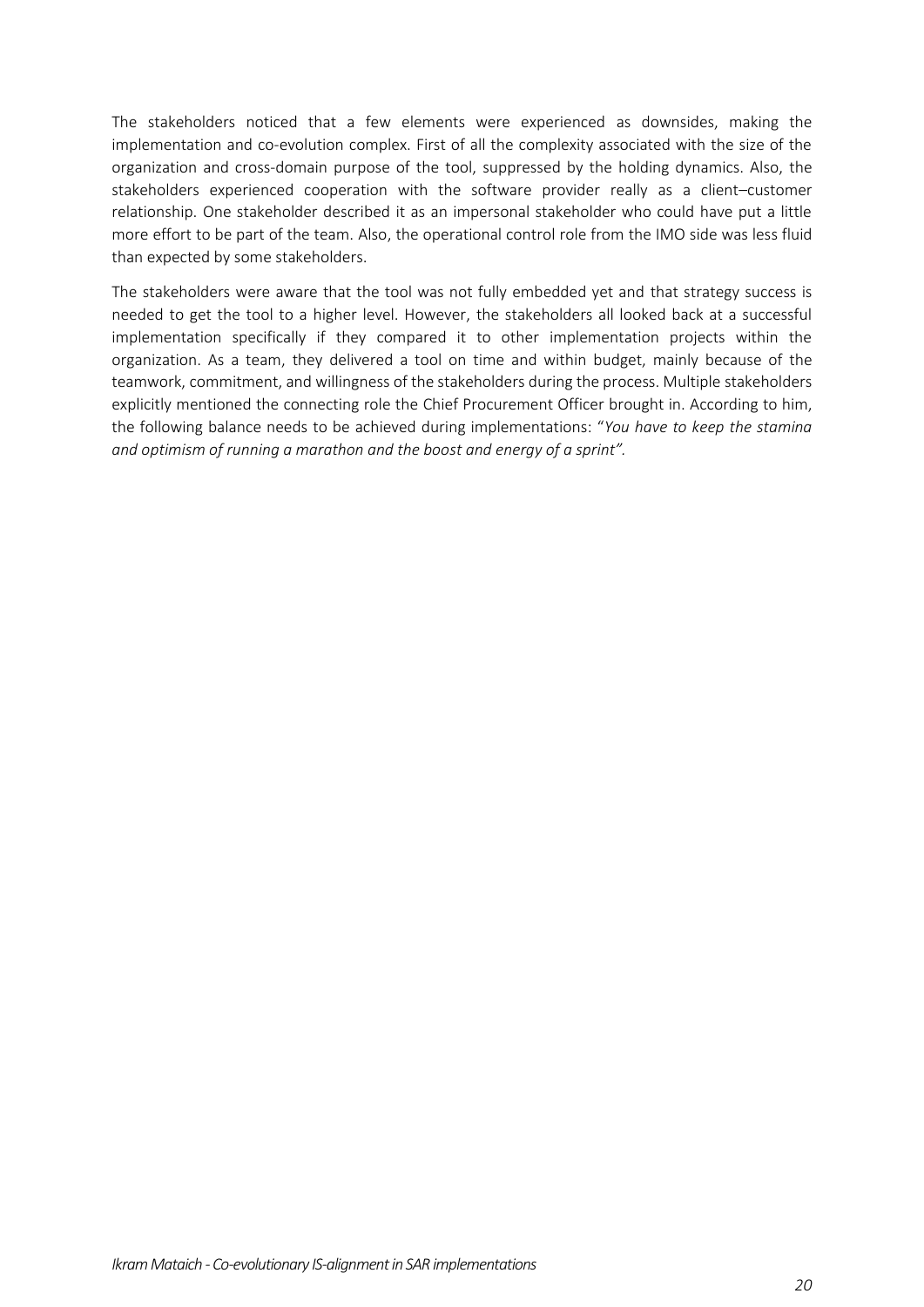#### <span id="page-21-0"></span>5. Discussion, conclusion, and limitation

This study shows a further developed in-depth understanding of how COISA manifests in SAR implementation and the contextual complexity that comes with this. We aimed to build on and decrease the by Walraven et al. (2019) identified gap of COISA in other than EMR implementations and next to that provide more insight in the environment in which SAR implementations take place (Villamarín & Diaz Pinzon, 2017; Vosloo & Naidoo, 2019). Our results show that the COISA model has once again proven to be a suitable model to in this case demonstrate, visualize and explain the complex context and alignment interaction during SAR implementations in an operational and strategic setting. The results we found showed some differences compared to the COISA manifestation in EMR implementations. For example, in our case there appeared to be no co-evolution within all five alignment processes. Within strategy formulation and strategy implementation, we found little to no co-evolution, a growing co-evolution within IT usage and the most co-evolution within the enterprise architecture management and IT implementation.

Notable within this process and probably an explanation of the co-evolution findings is the fact that within our case the pre-study of the implementation process was experienced as difficult since every stakeholder had another field of knowledge and role. It, therefore, took some time for the team to connect, communicate and trust each other's experience, resulting in the development of more twoway interactions for a series of moves, indicating a higher degree of co-evolution during the actual implementation. The strategy implementation and IT usage process show fewer indications for coevolution since this was mainly dependent on other stakeholders who were not involved in the implementation with a responsibility or accountability role and therefore not interviewed. This highlights not only the complexity within SAR implementation that sometimes went beyond the primarily involved stakeholders, but also corresponds with the statement of Jamaludin and Mansor (2011) which argues that SAR implementations should not be viewed as a project but rather a constantly evolving process since different stakeholders continuously need to align with each other to meet the business objectives. Previous studies on SAR or BI&A implementations mainly focused on identifying the success factors of implementations, such as management support, trust, and communication (Tabak, 2016; Villamarín & Diaz Pinzon, 2017). These success factors are consistent with our results however, unlike the other studies, our research also illustrates the complex context in which these implementations take place. Our results show that the contextual context is characterized by alternating much and little co-evolution, complex holding, and stakeholder dynamics. This is partly because SAR is a cross-domain tool resulting in many involved stakeholders with different knowledge and roles. This does not always result in smooth running two-way communications for a series of choices and steps. To achieve this continuous flow, the success factors were prominently named several times however, this study does not investigate the relationship between COISA and success factors. Further research is required to understand the relationship and implications of these results.

Next to that our research method consisted of a holistic framework and a three-step coding approach which helped us to reach our aim and structurally analyze our data. However, this approach came with several limitations that should also be addressed by further research. The first limitation of this study is focussed on the stakeholders, in our study we only interviewed the direct involved and accountable stakeholders during the implementation. To have a better and complete insight of COISA during SAR implementations further investigation of more stakeholder i.e. the software provider and users would be recommended. Next to that our research is a single case study only focussed on SAR implementation and compared to the COISA manifestation within EMR implementations. A multiple case study research within SAR implementations or other IS implementations could provide more evidence on our findings. Another limitation of our study is the fact that we only collect data via retrospective interviews, making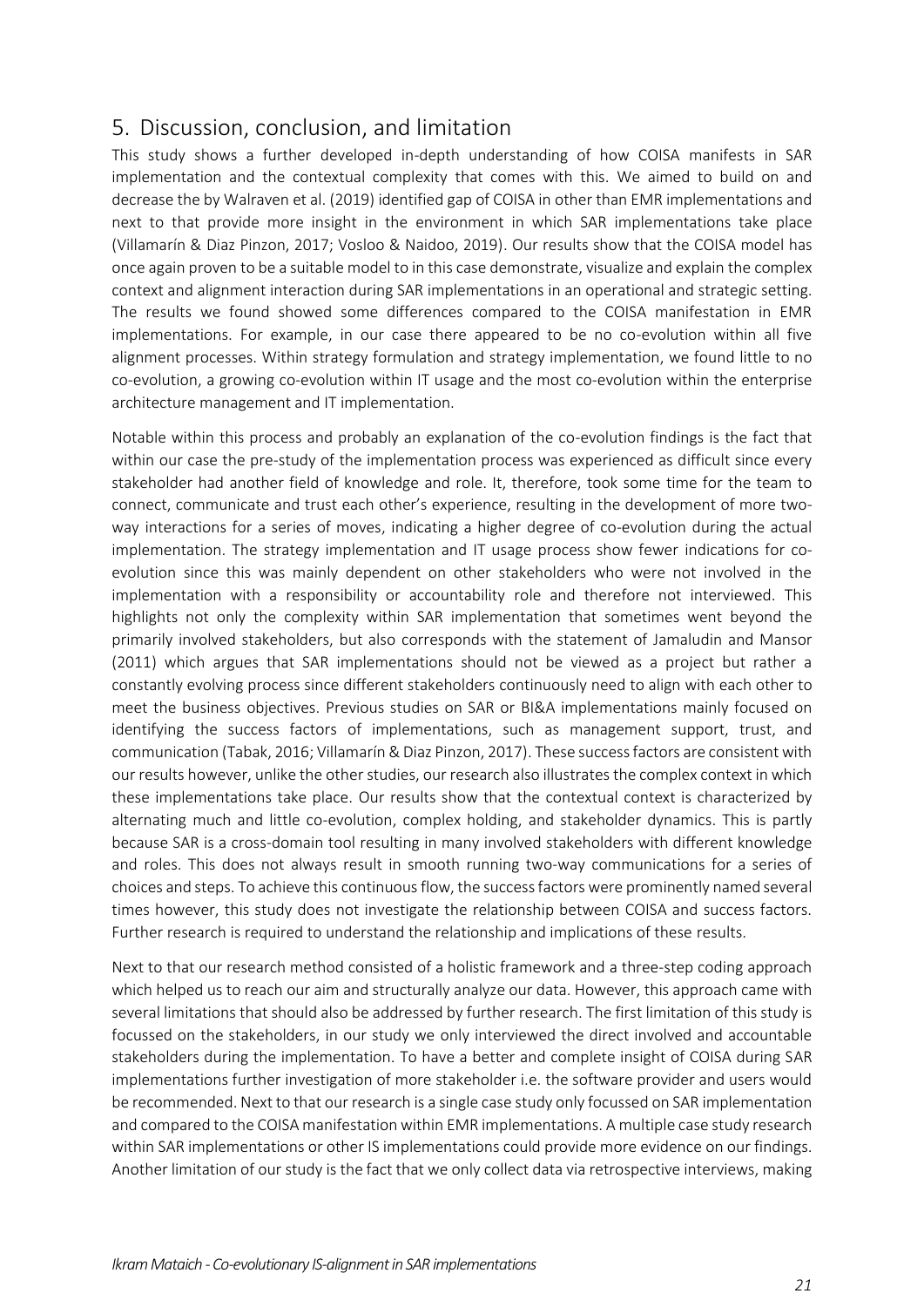it also slightly difficult for some key statistics like the RACI roles and interactions to be measured as we rely on the accuracy of the interviewees. Future research with a more expended variety of data collection methods could provide a better understanding of our results.

This study not only provides a better and further developed insight in SAR implementations and COISA manifestation but also contributes to the literature by clearly illustrating how the COISA model can meet the demand of a holistic and pluralistic framework to fill the gap between success factors of SAR implementations and the context in which it takes place. It validates the COISA model as a suitable framework for complex, multi-content and multi-stakeholder settings. Next to that our output provides new insights and an empirical understanding for COISA operationalization in organizations who are or aiming to implement an SAR tool or other in interest increasing BI&A tools. Our study highlights the contextual challenges and success enablers for better decision making during these implementations where companies can respond on.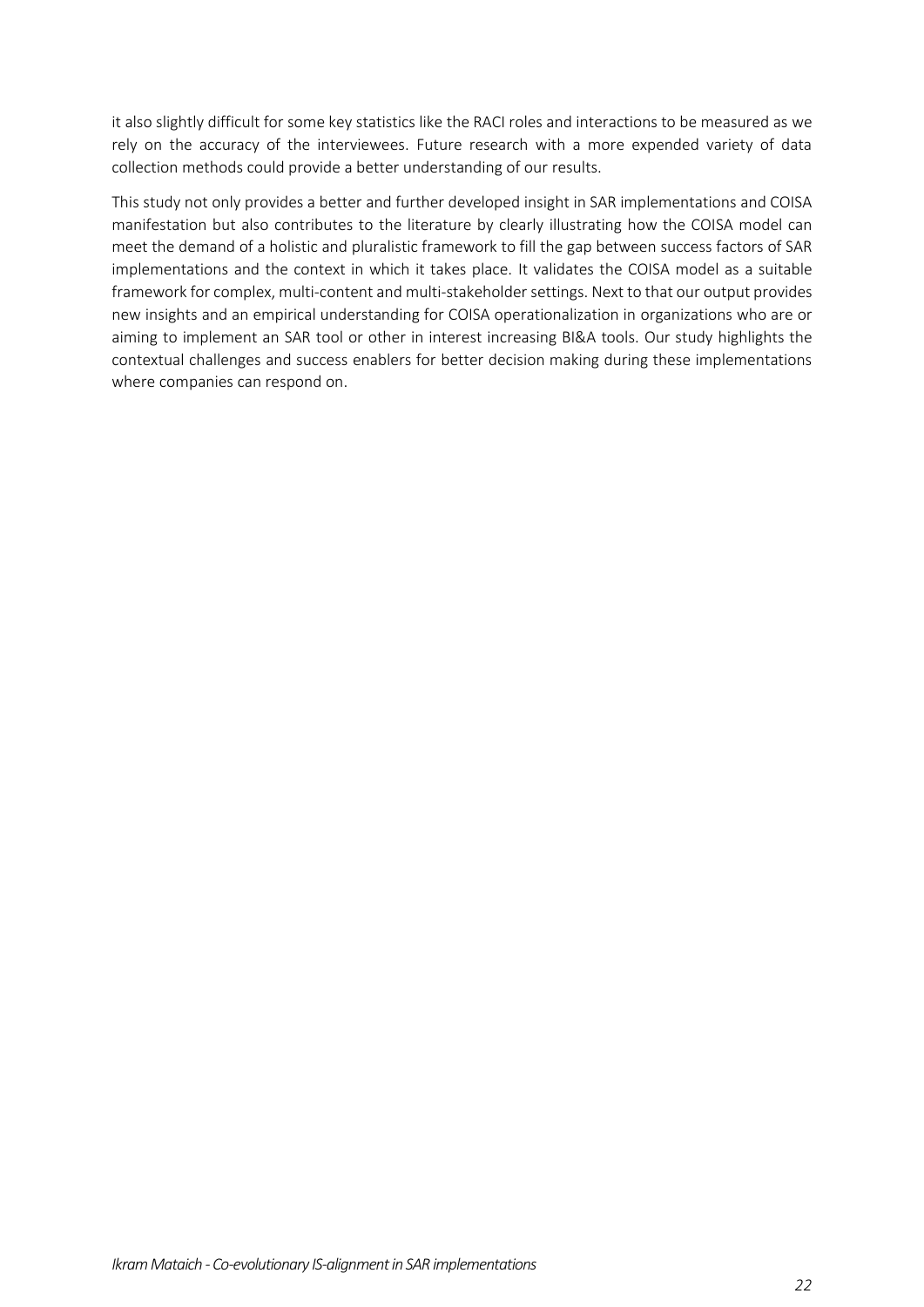#### <span id="page-23-0"></span>References

- Amarilli, F., Van Vliet, M., & Van den Hooff, B. (2017). An explanatory study on the co-evolutionary mechanisms of business IT alignment.
- Baxter, P., & Jack, S. (2008). Qualitative case study methodology: Study design and implementation for novice researchers. *The qualitative report, 13*(4), 544-559.
- Benbya, H., & McKelvey, B. (2006). Toward a complexity theory of information systems development. *Information Technology & People, 19*(1), 12-34.

Bharadwaj, A., El Sawy, O. A., Pavlou, P. A., & Venkatraman, N. (2013). Digital business strategy: toward a next generation of insights. *MIS quarterly*, 471-482.

Christensen, C. M., Suárez, F. F., & Utterback, J. M. (1998). Strategies for survival in fast-changing industries. *Management science, 44*(12-part-2), S207-S220.

Coltman, T., Tallon, P., Sharma, R., & Queiroz, M. (2015). Strategic IT alignment: twenty-five years on. In: SAGE Publications Sage UK: London, England.

Denzin, N. K., & Lincoln, Y. S. (2008). *The landscape of qualitative research* (Vol. 1): Sage.

El-Mekawy, M., Rusu, L., & Perjons, E. (2015). An evaluation framework for comparing business-IT alignment models: A tool for supporting collaborative learning in organizations. *Computers in Human Behavior, 51*, 1229-1247.

Isern, J., & Pung, C. (2007). Driving radical change. *McKinsey Quarterly, 4*, 24.

- Iskandar, M., Akma, N., & Salleh, M. (2010). IT governance in airline industry: a multiple case study. *International Journal of Digital Society, 1*(4), 308-313.
- Jamaludin, I. A., & Mansor, Z. (2011). The Review of Business Intelligence (BI) Success Determinants in Project Implementation. *International Journal of Computer Applications, 33*(8), 24-27.
- Kamruddin, F. (2005). Spend analysis and strategic sourcing: A critical component of merger & acquisition synergies. *Procurement Insight, 4*(3), p1-3.
- Kautz, K. (2012). Information systems development projects as complex adaptive systems.

Kimble, C., & Bourdon, I. (2013). The link among information technology, business models, and strategic breakthroughs: Examples from Amazon, Dell, and eBay. *Global Business and Organizational Excellence, 33*(1), 58-68.

Khan, P., & Quraishi, K. A. (2014). *Impact of RACI on Delivery and Outcome of Software Development Projects.* Paper presented at the 2014 Fourth International Conference on Advanced Computing & Communication Technologies.

Luftman, J., & Brier, T. (1999). Achieving and sustaining business-IT alignment. *California management review, 42*(1), 109-122.

McLean, E. R., & Soden, J. V. (1977). *Strategic planning for MIS*: Wiley.

Merali, Y., Papadopoulos, T., & Nadkarni, T. (2012). Information systems strategy: Past, present, future? *The Journal of Strategic Information Systems, 21*(2), 125-153.

Onik, M. F. A., Fielt, E., & Gable, G. G. (2017). *Complex adaptive systems theory in information systems research: A systematic literature review.* Paper presented at the Proceedings of the 21st Pacific Asia Conference on Information Systems (PACIS 2017).

Pandit, K., & Marmanis, H. (2008). *Spend analysis: The window into strategic sourcing*: J. Ross Publishing.

Parker, M. M., Benson, R. J., & Trainor, H. E. (1988). *Information economics: Linking business performance to information technology*: Prentice-Hall Englewood Cliffs, NJ.

Ryan, T. K. (2010). *Business-IT alignment maturity: The correlation of performance indicators and alignment maturity within the commercial airline industry*: Capella University.

Saldaña, J. (2015). *The coding manual for qualitative researchers*: Sage.

Shao, Z. (2019). Interaction effect of strategic leadership behaviours and organizational culture on IS-Business strategic alignment and Enterprise Systems assimilation. *International Journal of Information Management, 44*, 96-108.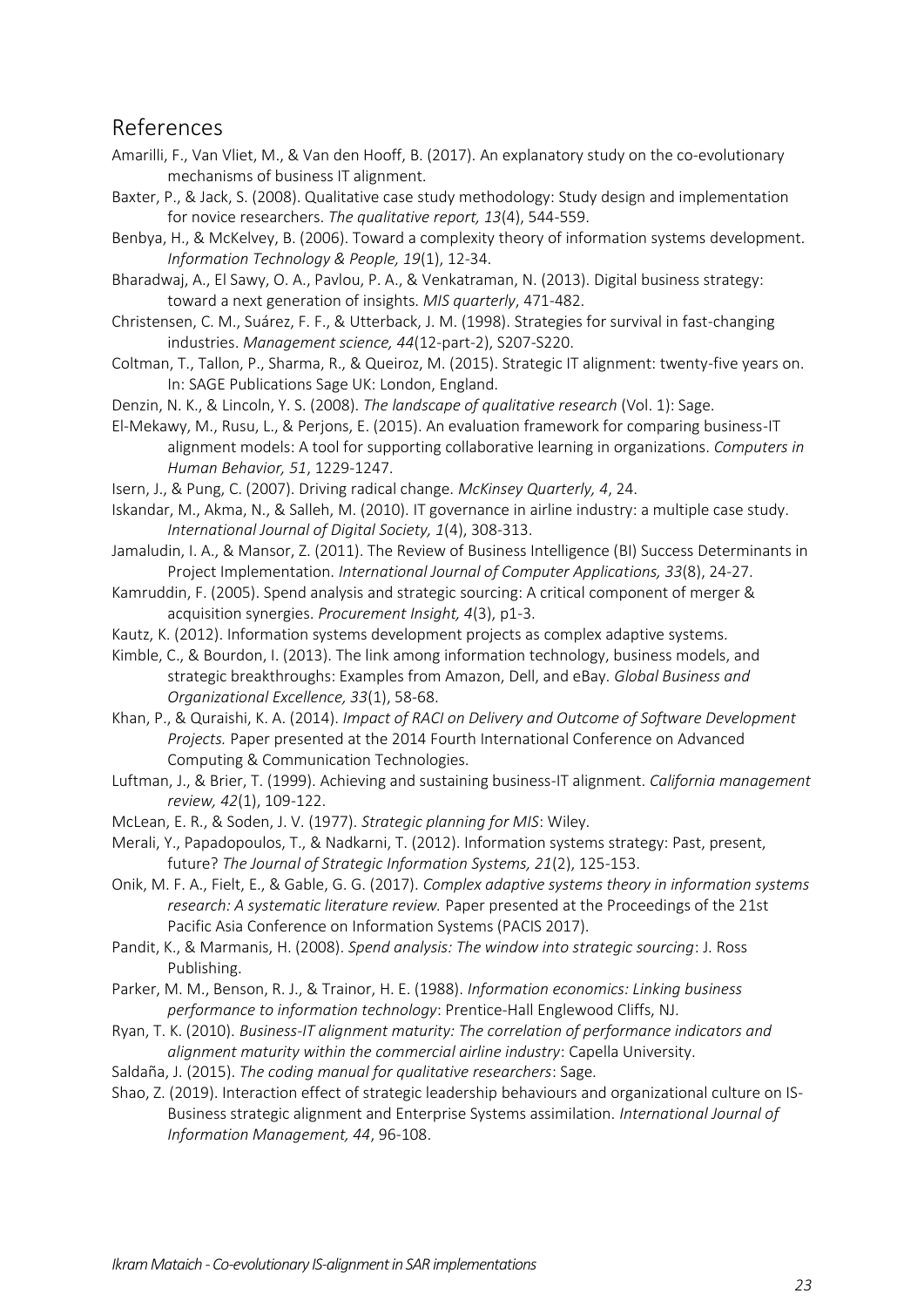- Singh, M., Kalagnanam, J. R., Verma, S., Shah, A. J., & Chalasani, S. K. (2005). *Automated cleansing for spend analytics.* Paper presented at the Proceedings of the 14th ACM international conference on Information and knowledge management.
- Smith, M. L., Erwin, J., & Diaferio, S. (2005). *Role & responsibility charting (RACI).* Paper presented at the Project Management Forum (PMForum).
- Susanto, N., & Putranto, T. T. (2018). STAKEHOLDER INTERACTIONS MODEL OF GROUNDWATER MANAGEMENT IN SEMARANG CITY/INDONESIA. *International Journal, 15*(47), 170-177.
- Tabak, R. (2016). Critical success factors for spend analytics.
- Thornhill, A., Saunders, M., & Lewis, P. (2009). *Research methods for business students*: London: Pearson Education.
- Turner, R. (2016). *Gower handbook of project management*: Routledge.
- Villamarín, J. M., & Diaz Pinzon, B. (2017). Key success factors to business intelligence solution implementation. *Journal of Intelligence Studies in Business, 7*(1), 48-69.
- Vosloo, P., & Naidoo, R. (2019). Contextual critical success factors for the implementation of business intelligence & analytics: A qualitative case study.
- Walraven, P., van de Wetering, R., Helms, R., Versendaal, J., & Caniëls, M. (2018). *Co-evolutionary IS-Alignment: A Complex Adaptive Systems Perspective.* Paper presented at the 12th Mediterranean Conference on Information Systems, Corfu, Greece.
- Walraven, P., van de Wetering, R., Versendaal, J., & Caniëls, M. (2019). *Using a co-evolutionary ISalignment approach to understand EMR implementations*.
- Westerski, A., Kanagasabai, R., Wong, J., & Chang, H. (2015). Prediction of enterprise purchases using markov models in procurement analytics applications. *Procedia Computer Science, 60*, 1357- 1366.
- Yin, R. K. (2003). Case study research: Design and methods (Vol. 5).
- Zhang, M., Chen, H., Lyytinen, K., & Li, X. (2019). *A Co-evolutionary Perspective on Business and IT Alignment: A Review and Research Agenda.* Paper presented at the Proceedings of the 52nd Hawaii International Conference on System Sciences.